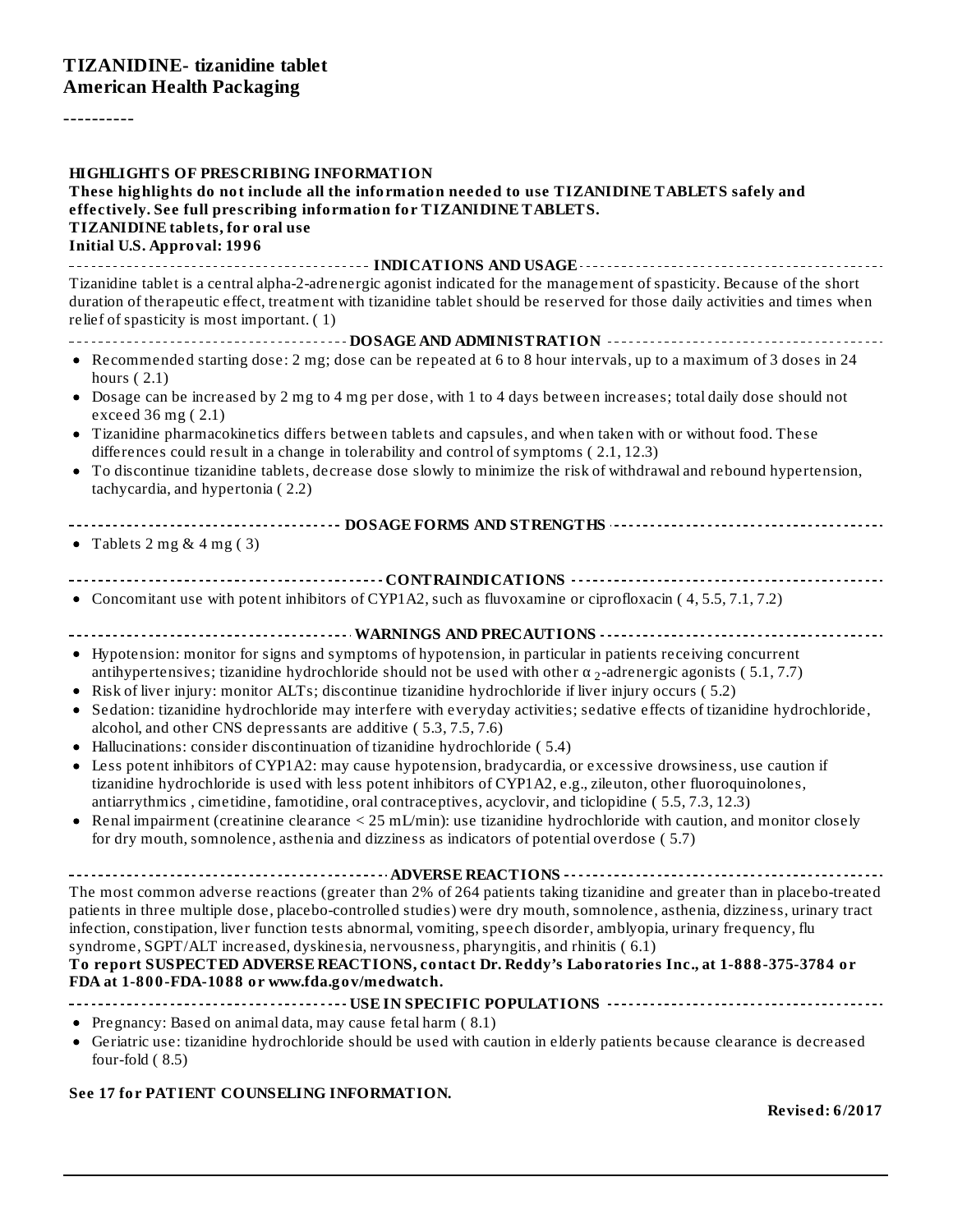#### **FULL PRESCRIBING INFORMATION: CONTENTS\* 1 INDICATIONS AND USAGE**

### **2 DOSAGE AND ADMINISTRATION**

- 2.1 Dosing Information
- 2.2 Dosing in Patients with Renal Impairment
- 2.3 Dosing in Patients with Hepatic Impairment
- 2.4 Drug Discontinuation

### **3 DOSAGE FORMS AND STRENGTHS**

### **4 CONTRAINDICATIONS**

### **5 WARNINGS AND PRECAUTIONS**

- 5.1 Hypotension
- 5.2 Risk of Liver Injury
- 5.3 Sedation
- 5.4 Hallucinosis/Psychotic-Like Symptoms
- 5.5 Interaction with CYP1A2 Inhibitors
- 5.6 Hypersensitivity Reactions
- 5.7 Increased Risk of Adverse Reactions in Patients with Renal Impairment
- 5.8 Withdrawal Adverse Reactions

### **6 ADVERSE REACTIONS**

- 6.1 Clinical Trials Experience
- 6.2 Post-Marketing Experience
- **7 DRUG INTERACTIONS**
	- 7.1 Fluvoxamine
	- 7.2 Ciprofloxacin
	- 7.3 CYP1A2 Inhibitors other than Fluvoxamine and Ciprofloxacin
	- 7.4 Oral Contraceptives
	- 7.5 Alcohol
	- 7.6 Other CNS Depressants
	- 7.7  $\alpha$  <sub>2</sub>-adrenergic agonists

### **8 USE IN SPECIFIC POPULATIONS**

- 8.1 Pregnancy
- 8.3 Nursing Mothers
- 8.4 Pediatric Use
- 8.5 Geriatric Use
- 8.6 Impaired Renal Function
- 8.7 Impaired Hepatic Function

### **9 DRUG ABUSE AND DEPENDENCE**

- 9.2 Abuse
- 9.3 Dependence
- **10 OVERDOSAGE**
- **11 DESCRIPTION**

### **12 CLINICAL PHARMACOLOGY**

- 12.1 Mechanism of Action
- 12.3 Pharmacokinetics

### **13 NONCLINICAL TOXICOLOGY**

13.1 Carcinogenesis, Mutagenesis, Impairment of Fertility

### **14 CLINICAL STUDIES**

### **16 HOW SUPPLIED/STORAGE AND HANDLING**

16.2 Tizanidine Tablets

## **17 PATIENT COUNSELING INFORMATION**

\* Sections or subsections omitted from the full prescribing information are not listed.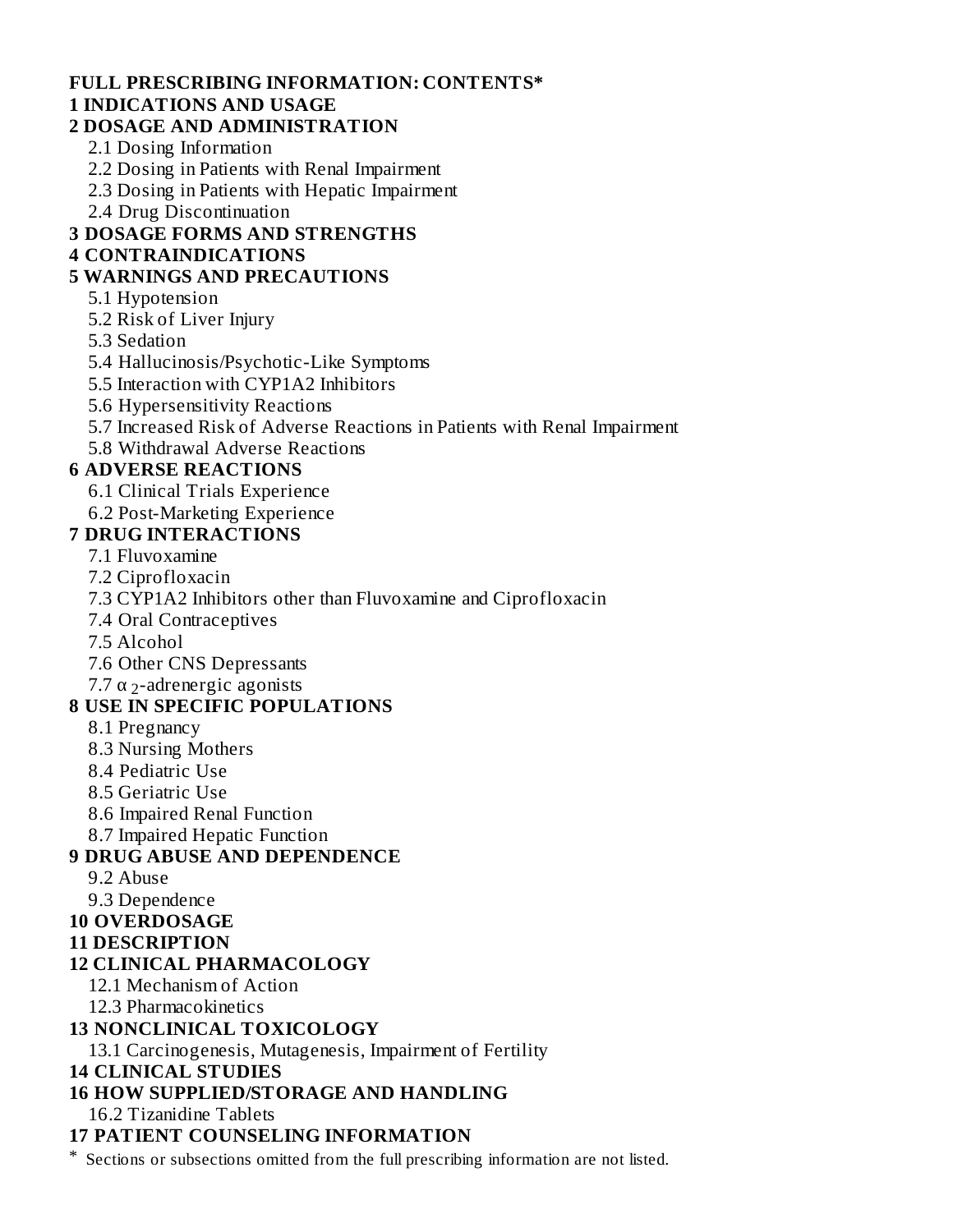### **FULL PRESCRIBING INFORMATION**

### **1 INDICATIONS AND USAGE**

Tizanidine tablet is a central alpha-2-adrenergic agonist indicated for the management of spasticity. Because of the short duration of therapeutic effect, treatment with tizanidine tablets should be reserved for those daily activities and times when relief of spasticity is most important [see **Dosage and Administration ( 2.1)** ].

### **2 DOSAGE AND ADMINISTRATION**

### **2.1 Dosing Information**

Tizanidine tablets may be prescribed with or without food. Once the formulation has been selected and the decision to take with or without food has been made, this regimen should not be altered.

Food has complex effects on tizanidine pharmacokinetics, which differ with the different formulations. Tizanidine capsules and tizanidine tablets are bioequivalent to each other under fasting conditions (more than 3 hours after a meal), but not under fed conditions (within 30 minutes of a meal). These pharmacokinetic differences may result in clinically significant differences when switching administration of tablet and capsules and when switching administration between the fed or fasted state. These changes may result in increased adverse events, or delayed or more rapid onset of activity, depending upon the nature of the switch. For this reason, the prescriber should be thoroughly familiar with the changes in kinetics associated with these different conditions [see **Clinical Pharmacology ( 12.3)** ].

The recommended starting dose is 2 mg. Because the effect of tizanidine tablets peaks at approximately 1 to 2 hours post-dose and dissipates between 3 to 6 hours post-dose, treatment can be repeated at 6 to 8 hour intervals, as needed, to a maximum of three doses in 24 hours.

Dosage can be gradually increased by 2 mg to 4 mg at each dose, with 1 to 4 days between dosage increases, until a satisfactory reduction of muscle tone is achieved. The total daily dose should not exceed 36 mg. Single doses greater than 16 mg have not been studied.

### **2.2 Dosing in Patients with Renal Impairment**

Tizanidine tablets should be used with caution in patients with renal insufficiency (creatinine clearance  $\leq$  25 mL/min), as clearance is reduced by more than 50%. In these, patients, during titration, the individual doses should be reduced. If higher doses are required, individual doses rather than dosing frequency should be increased [see **Warnings and Precautions ( 5.7)** ].

### **2.3 Dosing in Patients with Hepatic Impairment**

Tizanidine tablets should be used with caution in patients with any hepatic impairment. In these patients, during titration, the individual doses should be reduced. If higher doses are required, individual doses rather than dosing frequency should be increased. Monitoring of aminotransferase levels is recommended for baseline and 1 month after maximum dose is achieved, or if hepatic injury is suspected. [see **Us e in Specific Populations ( 8.7)** ].

### **2.4 Drug Dis continuation**

If therapy needs to be discontinued, particularly in patients who have been receiving high doses (20 mg to 36 mg daily) for long periods (9 weeks or more) or who may be on concomitant treatment with narcotics, the dose should be decreased slowly (2 mg to 4 mg per day) to minimize the risk of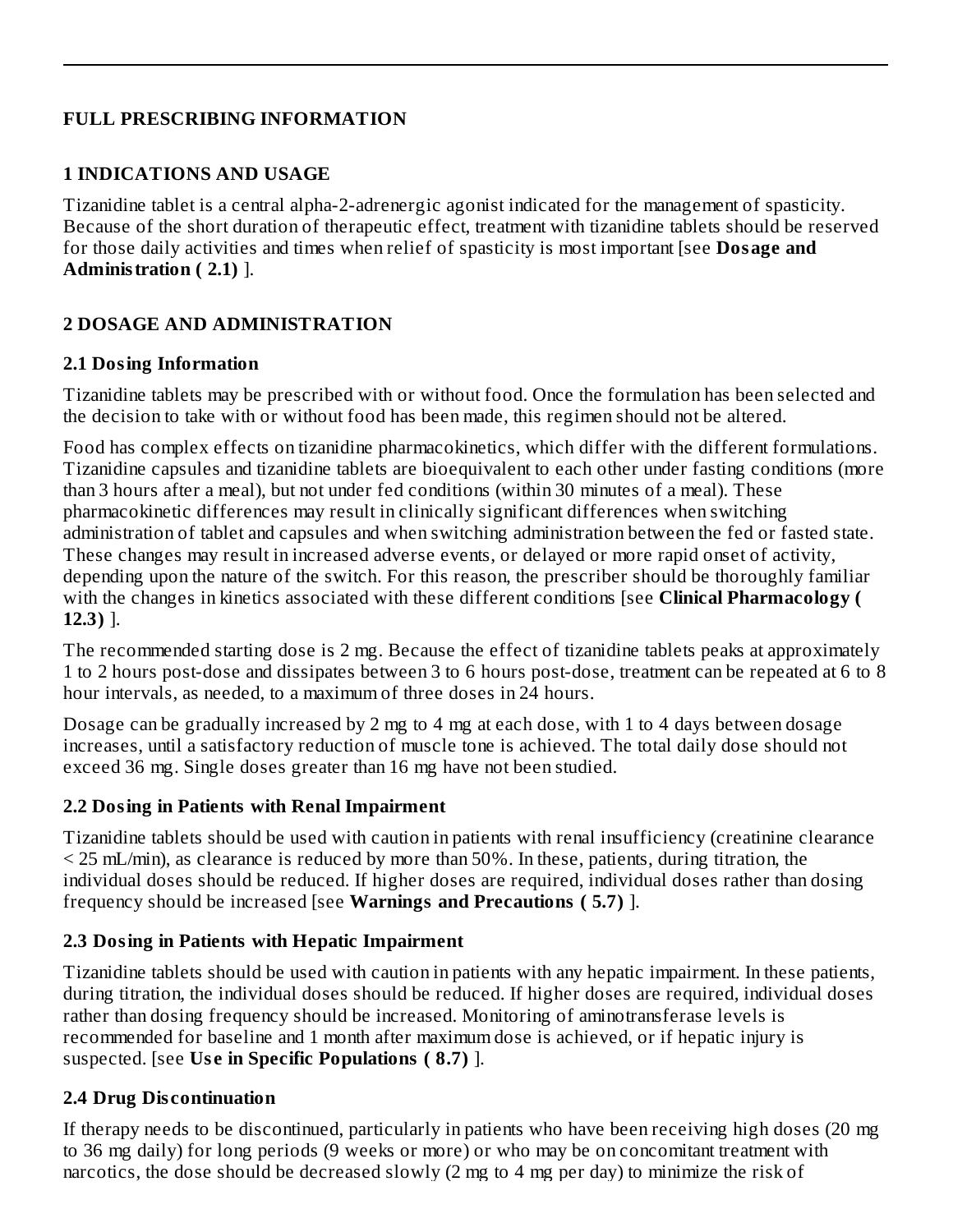withdrawal and rebound hypertension, tachycardia, and hypertonia [see **Drug Abus e and Dependence ( 9.3)** ].

## **3 DOSAGE FORMS AND STRENGTHS**

### **Tablets**

Tizanidine Tablets USP, 2 mg are white to off white, oval, flat, beveled edged tablets debossed with "R179" on one side and "bisecting score" on other side.

Tizanidine Tablets USP, 4 mg are white to off white, oval, flat, beveled edged tablets debossed with "R180" on one side and "quadrisecting score" on other side.

## **4 CONTRAINDICATIONS**

Tizanidine hydrochloride is contraindicated in patients taking potent inhibitors of CYP1A2, such as fluvoxamine or ciprofloxacin [see **Drug Interactions ( 7.1, 7.2)** ].

## **5 WARNINGS AND PRECAUTIONS**

## **5.1 Hypotension**

Tizanidine is an  $\alpha$  <sub>2</sub>-adrenergic agonist that can produce hypotension. Syncope has been reported in the post marketing setting. The chance of significant hypotension may possibly be minimized by titration of the dose and by focusing attention on signs and symptoms of hypotension prior to dose advancement. In addition, patients moving from a supine to fixed upright position may be at increased risk for hypotension and orthostatic effects.

Monitor for hypotension when tizanidine hydrochloride is used in patients receiving concurrent antihypertensive therapy. It is not recommended that tizanidine hydrochloride be used with other  $\alpha$  <sub>2</sub>adrenergic agonists. Clinically significant hypotension (decreases in both systolic and diastolic pressure) has been reported with concomitant administration of either fluvoxamine or ciprofloxacin and single doses of 4 mg of tizanidine hydrochloride. Therefore, concomitant use of tizanidine hydrochloride with fluvoxamine or with ciprofloxacin, potent inhibitors of CYP1A2, is contraindicated [see **Contraindications** ( **4) and Drug Interactions ( 7.1, 7.2)].**

## **5.2 Risk of Liver Injury**

Tizanidine hydrochloride may cause hepatocellular liver injury. Tizanidine hydrochloride should be used with caution in patients with any hepatic impairment. Monitoring of aminotransferase levels is recommended for baseline and 1 month after maximum dose is achieved, or if hepatic injury is suspected. [see **Dosage and Administration ( 2.3) and Us e in Specific Populations** ( **8.7)** ].

## **5.3 Sedation**

Tizanidine hydrochloride can cause sedation, which may interfere with everyday activity. In the multiple dose studies, the prevalence of patients with sedation peaked following the first week of titration and then remained stable for the duration of the maintenance phase of the study. The CNS depressant effects of tizanidine hydrochloride with alcohol and other CNS depressants (e.g., benzodiazepines, opioids, tricyclic antidepressants) may be additive. Monitor patients who take tizanidine hydrochloride with another CNS depressant for symptoms of excess sedation. [see **Drug Interactions ( 7.5, 7.6**)]

## **5.4 Hallucinosis/Psychotic-Like Symptoms**

Tizanidine hydrochloride use has been associated with hallucinations. Formed, visual hallucinations or delusions have been reported in 5 of 170 patients (3%) in two North American controlled clinical studies. Most of the patients were aware that the events were unreal. One patient developed psychosis in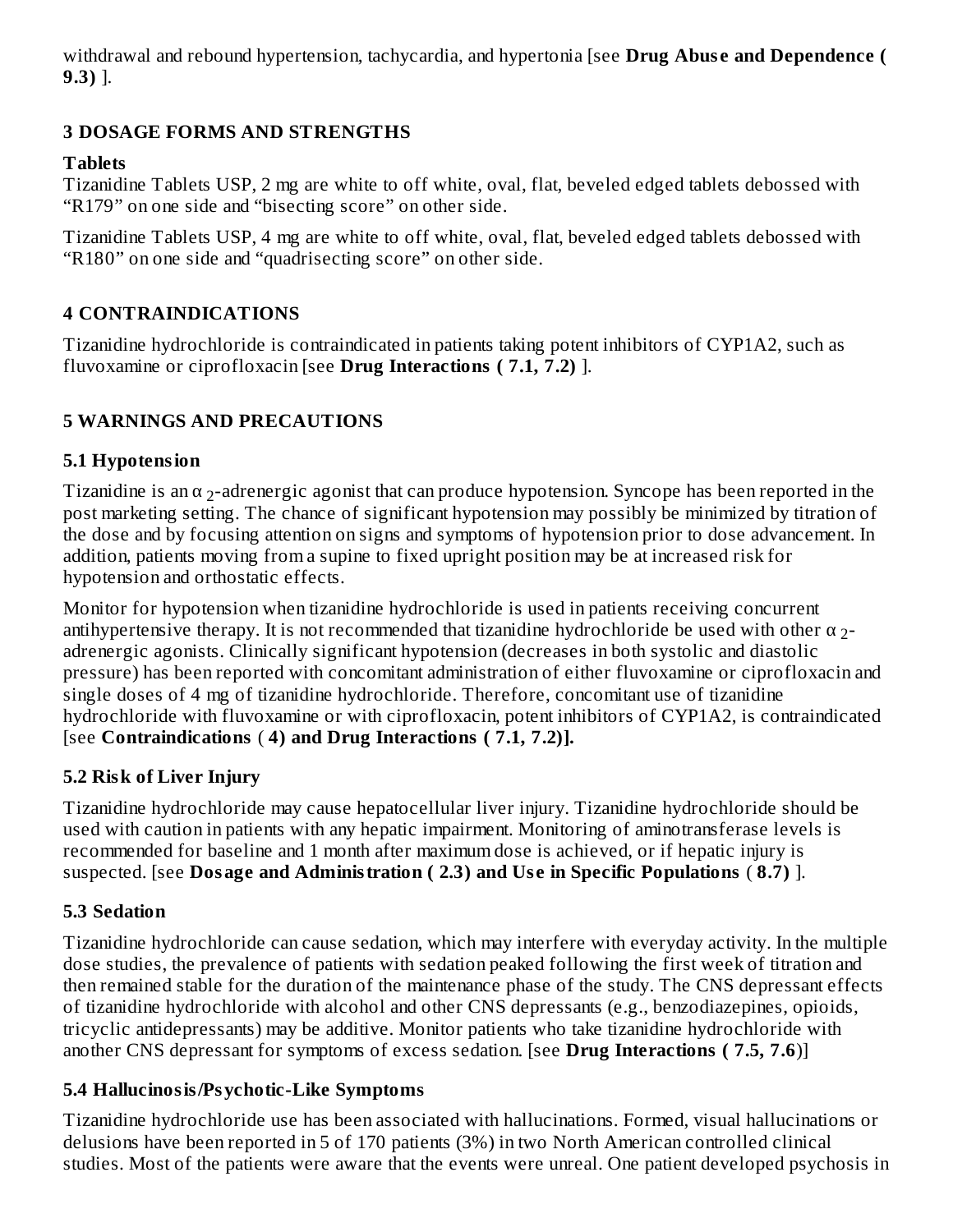association with the hallucinations. One patient among these 5 continued to have problems for at least 2 weeks following discontinuation of tizanidine. Consider discontinuing tizanidine hydrochloride in patients who develop hallucinations.

## **5.5 Interaction with CYP1A2 Inhibitors**

Because of potential drug interactions, tizanidine hydrochloride is contraindicated in patients taking potent CYP1A2 inhibitors, such as fluvoxamine or ciprofloxacin. Adverse reactions such as hypotension, bradycardia, or excessive drowsiness can occur when tizanidine hydrochloride is taken with other CYP1A2 inhibitors, such as zileuton, fluoroquinolones other than ciprofloxacin (which is contraindicated), antiarrythmics (amiodarone, mexiletine, propafenone), cimetidine, famotidine, oral contraceptives, acyclovir, and ticlopidine). Concomitant use should be avoided unless the necessity for tizanidine hydrochloride therapy is clinically evident. In such a case, use with caution. [see **Drug Interactions ( 7.3) and Clinical Pharmacology ( 12.3)** ]

## **5.6 Hypers ensitivity Reactions**

Tizanidine hydrochloride can cause anaphylaxis. Signs and symptoms including respiratory compromise, urticaria, and angioedema of the throat and tongue have been reported. Patients should be informed of the signs and symptoms of severe allergic reactions and instructed to discontinue tizanidine hydrochloride and seek immediate medical care should these signs and symptoms occur. [see **Contraindications ( 4)** ]

## **5.7 Increas ed Risk of Advers e Reactions in Patients with Renal Impairment**

Tizanidine hydrochloride should be used with caution in patients with renal insufficiency (creatinine clearance < 25 mL/min), as clearance is reduced by more than 50%. In these patients, during titration, the individual doses should be reduced. If higher doses are required, individual doses rather than dosing frequency should be increased. These patients should be monitored closely for the onset or increase in severity of the common adverse events (dry mouth, somnolence, asthenia and dizziness) as indicators of potential overdose. [see **Dosage and Administration ( 2.2) and Us e in Specific Populations ( 8.6)]**

## **5.8 Withdrawal Advers e Reactions**

Withdrawal adverse reactions include rebound hypertension, tachycardia, and hypertonia. To minimize the risk of these reactions, particularly in patients who have been receiving high doses (20 to 28 mg daily) for long periods of time (9 weeks or more) or who may be on concomitant treatment with narcotics, the dose should be decreased slowly (2 to 4 mg per day). [see **Dosage and Administration ( 2.2)** ]

## **6 ADVERSE REACTIONS**

The following adverse reactions are described elsewhere in other sections of the prescribing information:

- Hypotension [see **Warnings and Precautions ( 5.1)** ]
- Liver Injury [see **Warnings and Precautions ( 5.2)** ]
- Sedation [see **Warnings and Precautions ( 5.3)** ]
- Hallucinosis/Psychotic-Like Symptoms [see **Warnings and Precautions ( 5.4)** ]
- Hypersensitivity Reactions [see **Warnings and Precautions ( 5.6)** ]

## **6.1 Clinical Trials Experience**

Because clinical studies are conducted under widely varying conditions, adverse reaction rates observed in the clinical studies of a drug cannot be directly compared to rates in the clinical studies of another drug and may not reflect the rates observed in clinical practice.

Three double-blind, randomized, placebo controlled -clinical studies were conducted to evaluate the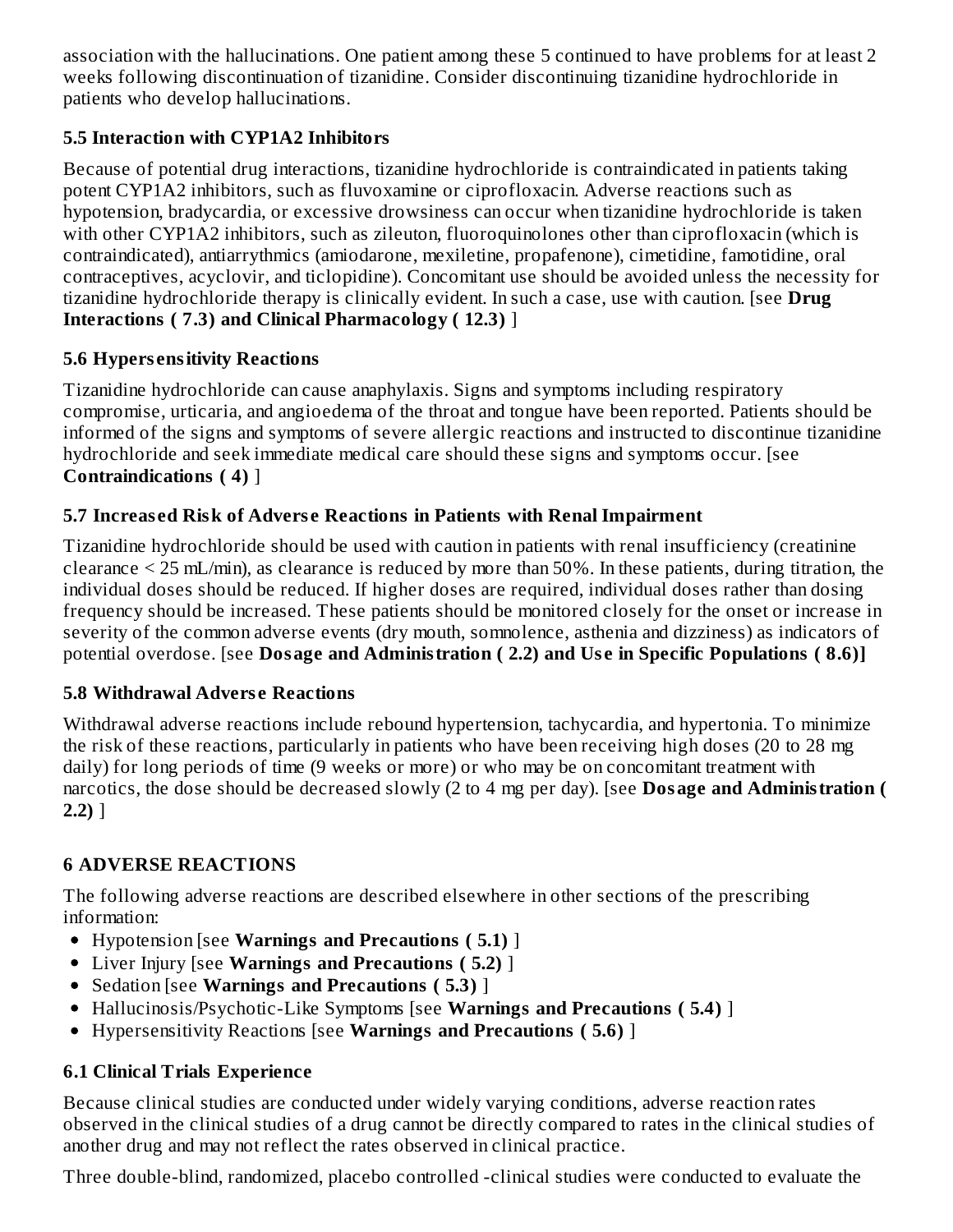effect of tizanidine on spasticity control. Two studies were conducted in patients with multiple sclerosis and one in patients with spinal cord injury. Each study had a 13-week active treatment period which included a 3-week titration phase to the maximum tolerated dose up to 36 mg/day in three divided doses, a 9-week plateau phase where the dose of tizanidine was held constant and a 1- week dose tapering. In all, 264 patients received tizanidine and 261 patients received placebo. Across the three studies patient ages ranged from 15 to 69 years and 51.4 percent were women. The median dose during the plateau phase ranged from 20 to 28 mg/day.

The most frequent adverse reactions reported in multiple dose, placebo-controlled clinical studies involving 264 patients with spasticity were dry mouth, somnolence/sedation, asthenia (weakness, fatigue and/or tiredness) and dizziness. Three-quarters of the patients rated the events as mild to moderate and one-quarter of the patients rated the events as being severe. These events appeared to be dose related.

Table 1 lists signs and symptoms that were reported in greater than 2% of patients in three multiple dose, placebo-controlled studies who received tizanidine hydrochloride where the frequency in the tizanidine hydrochloride group was greater than the placebo group. For comparison purposes, the corresponding frequency of the event (per 100 patients) among placebo treated patients is also provided.

### **Table 1: Multiple Dos e, Placebo-Controlled Studies—Frequent (>2%) Advers e Reactions Reported for Which Tizanidine Tablets Incidence is Greater than Placebo**

| <b>Event</b>               | <b>Placebo</b> | <b>Tizanidine Tablet</b> |
|----------------------------|----------------|--------------------------|
|                            | $N = 261%$     | $N = 264%$               |
| Dry mouth                  | 10             | 49                       |
| Somnolence                 | 10             | 48                       |
| Asthenia <sup>*</sup>      | 16             | 41                       |
| <b>Dizziness</b>           | 4              | 16                       |
| <b>UTI</b>                 |                | 10                       |
| Infection                  | 5              | 6                        |
| Constipation               |                | 4                        |
| Liver test abnormality     |                | 6                        |
| Vomiting                   |                | 3                        |
| Speech disorder            |                | 3                        |
| Amblyopia (blurred vision) | $<$ 1          | 3                        |
| Urinary frequency          | 2              | З                        |
| Flu syndrome               |                | З                        |
| Dyskinesia                 |                | З                        |
| Nervousness                | ${<}1$         | 3                        |
| Pharyngitis                |                | 3                        |
| Rhinitis                   |                | З                        |

\* (weakness, fatigue, and/or tiredness)

In the single dose, placebo-controlled study involving 142 patients with spasticity due to multiple sclerosis (Study 1) [see **Clinical Studies ( 14)** ], the patients were specifically asked if they had experienced any of the four most common adverse reactions: dry mouth, somnolence (drowsiness), asthenia (weakness, fatigue and/or tiredness) and dizziness. In addition, hypotension and bradycardia were observed. The occurrence of these reactions is summarized in Table 2. Other events were, in general, reported at a rate of 2% or less.

### **Table 2: Single Dos e, Placebo-Controlled Study—Common Advers e Reactions Reported**

| <b>Event</b> | Placebo     | Tizanidine Tablet, 8mg, Tizanidine Tablet, 16 |     |
|--------------|-------------|-----------------------------------------------|-----|
|              | $N = 48 \%$ | $N = 45 \%$                                   | mg, |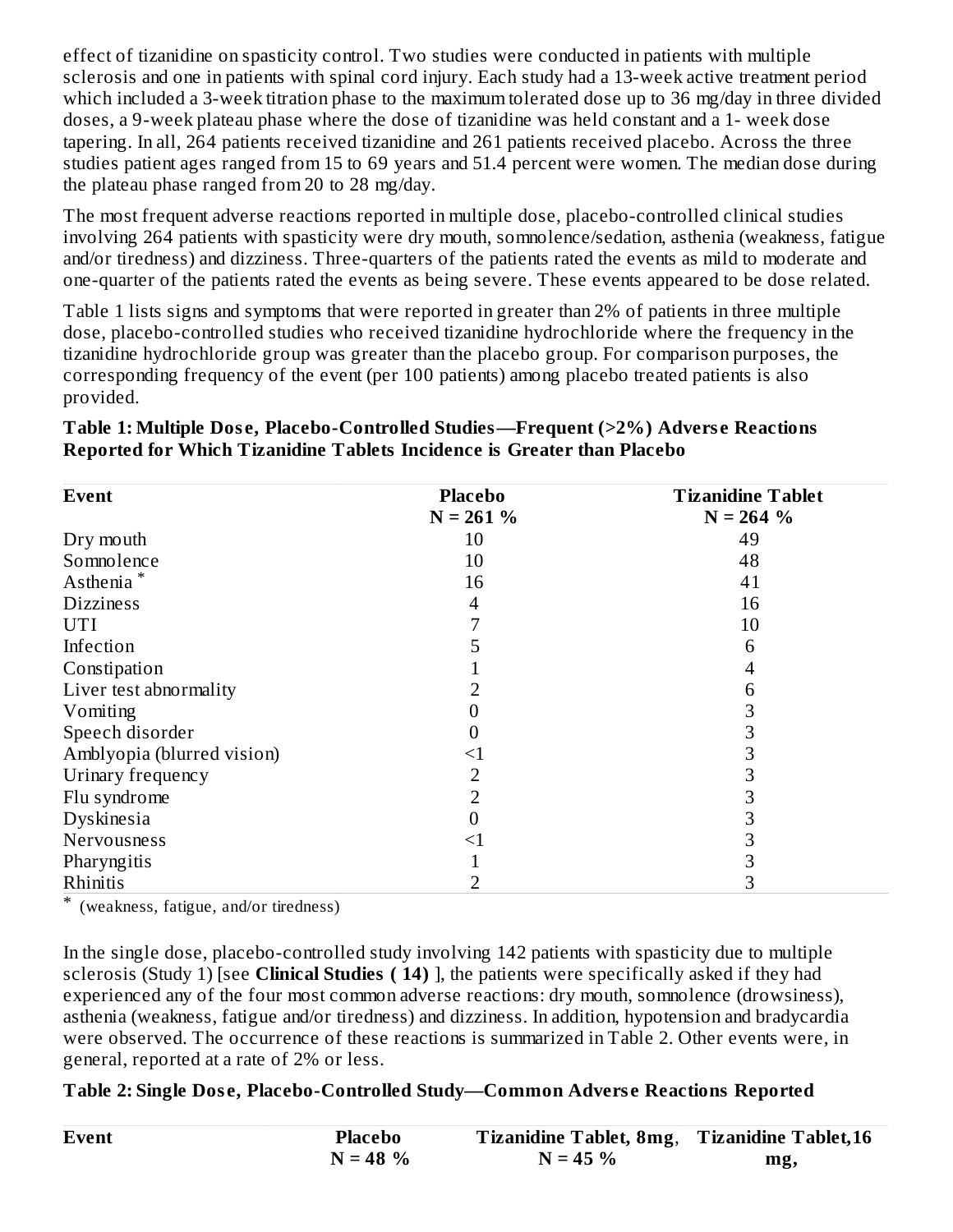|                       |    |    | $N = 49 \%$ |
|-----------------------|----|----|-------------|
| Somnolence            | 31 | 78 | 92          |
| Dry mouth             | 35 | 76 | 88          |
| Asthenia <sup>*</sup> | 40 | 67 | 78          |
| <b>Dizziness</b>      | 4  | 22 | 45          |
| Hypotension           |    | 16 | 33          |
| <b>Bradycardia</b>    |    |    | 10          |

\* (weakness, fatigue, and/or tiredness)

### **6.2 Post-Marketing Experience**

The following adverse reactions have been identified during post approval use of tizanidine hydrochloride. Because these reactions are reported voluntarily from a population of uncertain size, it is not always possible to reliably estimate their frequency or establish a causal relationship to drug exposure.

Certain events, such as somnolence, dry mouth, hypotension, decreased blood pressure, bradycardia, dizziness, weakness or asthenia, muscle spasms, hallucinations, fatigue, liver function test abnormality and hepatotoxicity, have been observed in post marketing and clinical trials and are discussed in previous sections of this document.

The following adverse reactions have been identified as occurring in the post marketing experience of tizanidine hydrochloride. Based on the information provided regarding these reactions, a causal relationship with tizanidine hydrochloride cannot be entirely excluded. The events are listed in order of decreasing clinical significance; severity in the post marketing setting is not reported.

- Stevens Johnson Syndrome
- Anaphylactic Reaction
- Exfoliative Dermatitis
- Ventricular Tachycardia
- Hepatitis
- Convulsion
- Depression
- Arthralgia
- Paresthesia
- Rash
- Tremor

## **7 DRUG INTERACTIONS**

### **7.1 Fluvoxamine**

Concomitant use of fluvoxamine and tizanidine hydrochloride is contraindicated. Changes in pharmacokinetics of tizanidine when administered with fluvoxamine resulted in significantly decreased blood pressure, increased drowsiness, and increased psychomotor impairment. [see **Contraindications ( 4) and Clinical Pharmacology ( 12.3)]**

## **7.2 Ciprofloxacin**

Concomitant use of ciprofoxacin and tizanidine hydrochloride is contraindicated. Changes in pharmacokinetics of tizanidine when administered with ciprofloxacin resulted in significantly decreased blood pressure, increased drowsiness, and increased psychomotor impairment [See **Contraindications ( 4) and Clinical Pharmacology ( 12.3)]**

## **7.3 CYP1A2 Inhibitors other than Fluvoxamine and Ciprofloxacin**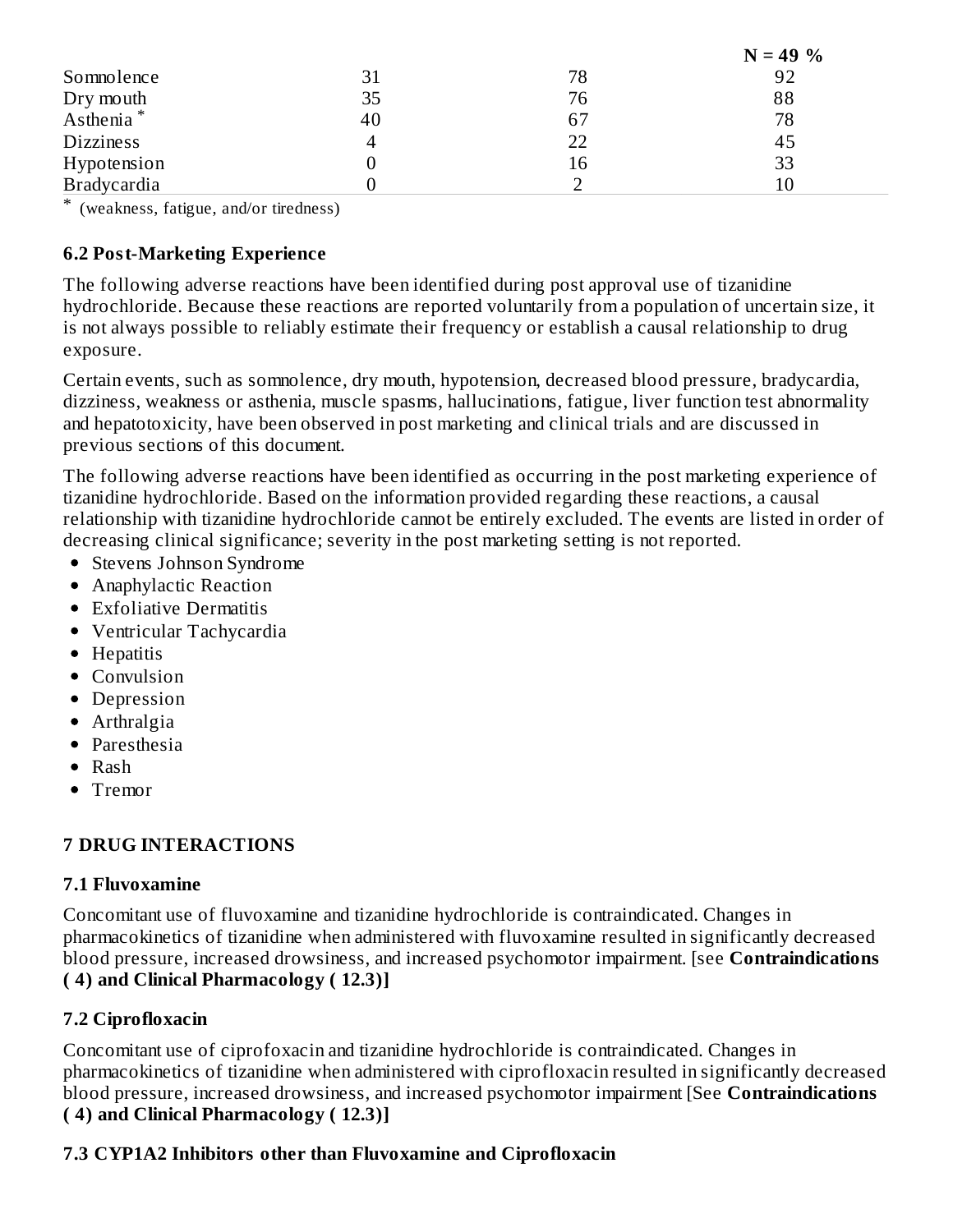Because of potential drug interactions, concomitant use of tizanidine hydrochloride with other CYP1A2 inhibitors, such as zileuton, fluoroquinolones other than strong CYP1A2 inhibitors (which are contraindicated), antiarrythmics (amiodarone, mexiletine, propafenone, and verapamil), cimetidine, famotidine, oral contraceptives, acyclovir, and ticlopidine) should be avoided. If their use is clinically necessary, therapy should be initiated with 2 mg dose and increased in 2 to 4 mg steps daily based on patient response to therapy. If adverse reactions such as hypotension, bradycardia, or excessive drowsiness occur, reduce or discontinue tizanidine hydrochloride therapy. [see **Warnings and Precautions ( 5.5) and Clinical Pharmacology ( 12.3)** ]

## **7.4 Oral Contraceptives**

Concomitant use of tizanidine hydrochloride with oral contraceptives is not recommended. However, if concomitant use is clinically necessary, initiate tizanidine hydrochloride with a single 2 mg dose and increase in 2 to 4 mg steps daily based on patient response to therapy. If adverse reactions such as hypotension, bradycardia, or excessive drowsiness occur, reduce or discontinue tizanidine hydrochloride therapy. [see **Clinical Pharmacology ( 12.3)** ]

## **7.5 Alcohol**

Alcohol increases the overall amount of drug in the bloodstream after a dose of tizanidine hydrochloride. This was associated with an increase in adverse reactions of tizanidine hydrochloride. The CNS depressant effects of tizanidine hydrochloride and alcohol are additive. [see **Clinical Pharmacology ( 12.3)** ]

## **7.6 Other CNS Depressants**

The sedative effects of tizanidine hydrochloride with CNS depressants (e.g., benzodiazepines, opioids, tricyclic antidepressants) may be additive. Monitor patients who take tizanidine hydrochloride with another CNS depressant for symptoms of excess sedation. [see **Clinical Pharmacology ( 12.3)** ]

## **7.7 α -adrenergic agonists 2**

Because hypotensive effects may be cumulative, it is not recommended that tizanidine hydrochloride be **u**sed with other α <sub>2</sub>-adrenergic agonists. [see **Warnings and Precautions ( 5.1)** ]

## **8 USE IN SPECIFIC POPULATIONS**

## **8.1 Pregnancy**

## Pregnancy Category C

Tizanidine hydrochloride has not been studied in pregnant women. Tizanidine hydrochloride should be given to pregnant women only if the benefit outweighs the risk to the unborn fetus. Reproduction studies performed in rats at a dose of 3 mg/kg, equal to the maximum recommended human dose on a mg/m  $^2$ basis, and in rabbits at 30 mg/kg, 16 times the maximum recommended human dose on a mg/m  $^2$  basis, did not show evidence of teratogenicity. Tizanidine at doses that are equal to and up to 8 times the maximum recommended human dose on a mg/m  $^2$  basis increased gestation duration in rats. Prenatal and postnatal pup loss was increased and developmental retardation occurred. Post-implantation loss was increased in rabbits at doses of 1 mg/kg or greater, equal to or greater than 0.5 times the maximum recommended human dose on a mg/m $^{\text{2}}$  basis.

## **8.3 Nursing Mothers**

It is not known whether this drug is excreted in human milk. Because many drugs are excreted in human milk, caution should be exercised when tizanidine hydrochloride is administered to a nursing woman.

## **8.4 Pediatric Us e**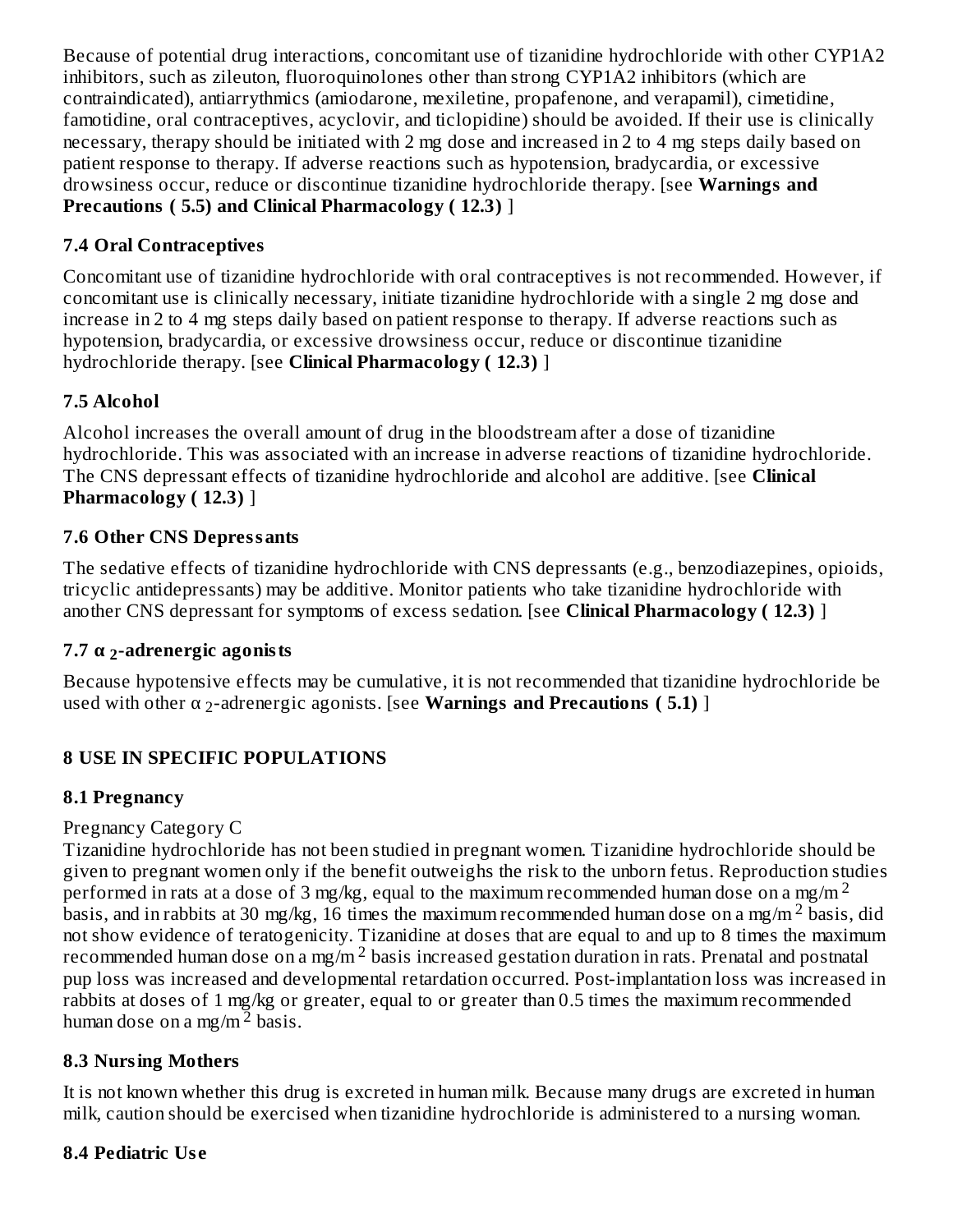Safety and effectiveness in pediatric patients have not been established.

## **8.5 Geriatric Us e**

Tizanidine hydrochloride is known to be substantially excreted by the kidney, and the risk of adverse reactions to this drug may be greater in patients with impaired renal function. Because elderly patients are more likely to have decreased renal function, care should be taken in dose selection, and it may be useful to monitor renal function. Clinical studies of tizanidine hydrochloride did not include sufficient numbers of subjects aged 65 and over to determine whether they respond differently than younger subjects. Cross-study comparison of pharmacokinetic data following single dose administration of 6 mg tizanidine hydrochloride showed that younger subjects cleared the drug four times faster than the elderly subjects. In elderly patients with renal insufficiency (creatinine clearance <25 mL/min), tizanidine clearance is reduced by more than 50% compared to healthy elderly subjects; this would be expected to lead to a longer duration of clinical effect. During titration, the individual doses should be reduced. If higher doses are required, individual doses rather than dosing frequency should be increased. Monitor elderly patients because they may have an increased risk for adverse reactions associated with tizanidine hydrochloride.

## **8.6 Impaired Renal Function**

Tizanidine hydrochloride is known to be substantially excreted by the kidney, and the risk of adverse reactions to this drug may be greater in patients with impaired renal function. In patients with renal insufficiency (creatinine clearance < 25 mL/min) clearance was reduced by more than 50%. In these patients, during titration, the individual doses should be reduced. If higher doses are required, individual doses rather than dosing frequency should be increased. These patients should be monitored closely for the onset or increase in severity of the common adverse events (dry mouth, somnolence, asthenia and dizziness) as indicators of potential overdose. [see **Dosage and Administration ( 2.2), Warnings and Precautions ( 5.7) and Clinical Pharmacology ( 12.3)]**

## **8.7 Impaired Hepatic Function**

The influence of hepatic impairment on the pharmacokinetics of tizanidine has not been evaluated. Because tizanidine is extensively metabolized in the liver, hepatic impairment would be expected to have significant effects on pharmacokinetics of tizanidine. [see **Dosing and Administration ( 2.3), Warnings and Precautions ( 5.2), and Clinical Pharmacology ( 12.3)].**

## **9 DRUG ABUSE AND DEPENDENCE**

## **9.2 Abus e**

Abuse potential was not evaluated in human studies. Rats were able to distinguish tizanidine from saline in a standard discrimination paradigm, after training, but failed to generalize the effects of morphine, cocaine, diazepam, or phenobarbital to tizanidine.

## **9.3 Dependence**

Tizanidine is closely related to clonidine, which is often abused in combination with narcotics and is known to cause symptoms of rebound upon abrupt withdrawal. Three cases of rebound symptoms on sudden withdrawal of tizanidine have been reported. The case reports suggest that these patients were also misusing narcotics. Withdrawal symptoms included hypertension, tachycardia, hypertonia, tremor, and anxiety. Withdrawal symptoms are more likely to occur in cases where high doses are used, especially for prolonged periods, or with concomitant use of narcotics. If therapy needs to be discontinued, the dose should be decreased slowly to minimize the risk of withdrawal symptoms [see **Dosage and Administration ( 2.2)** ].

Monkeys were shown to self-administer tizanidine in a dose-dependent manner, and abrupt cessation of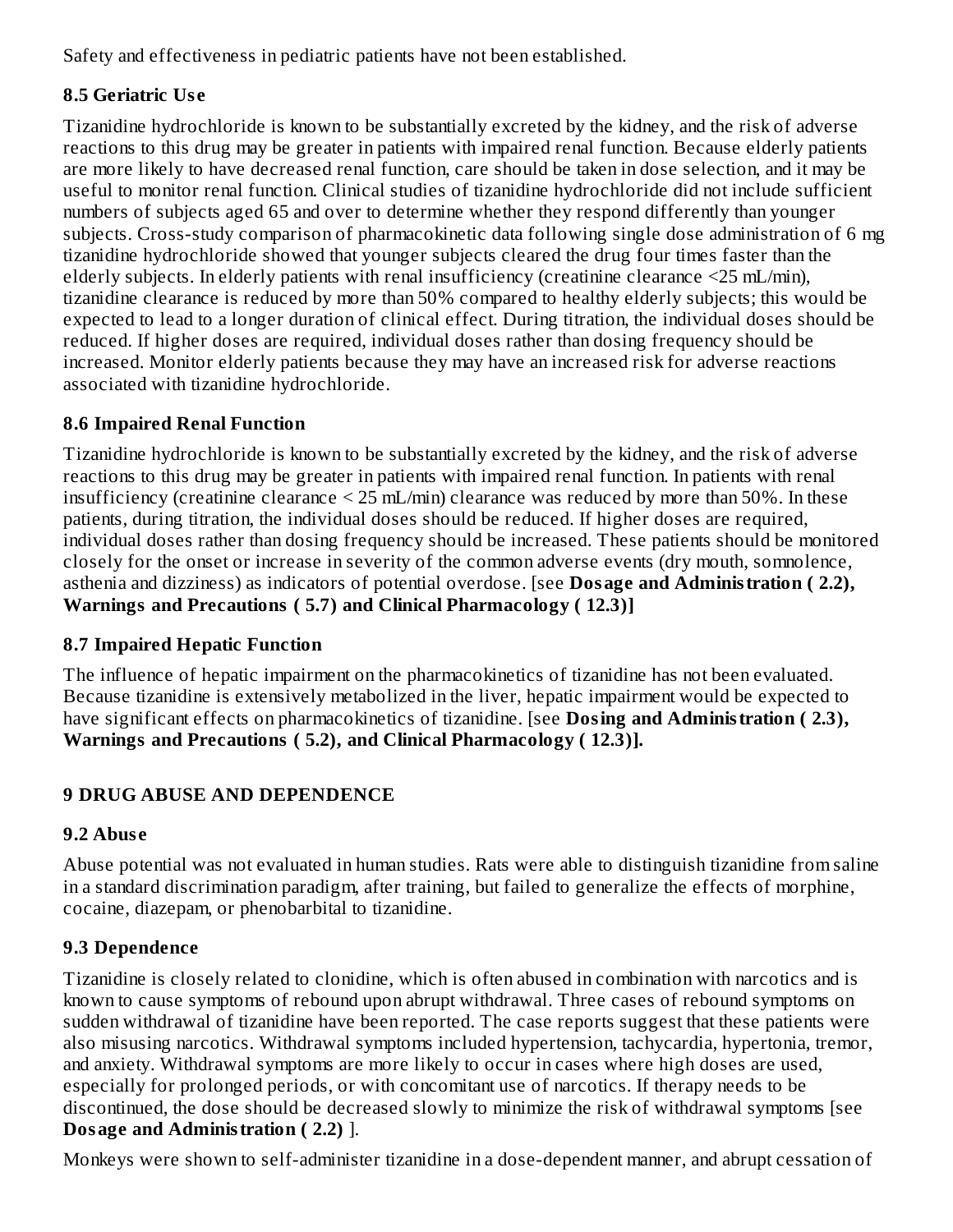tizanidine produced transient signs of withdrawal at doses > 35 times the maximum recommended human dose on a mg/m<sup>2</sup> basis. These transient withdrawal signs (increased locomotion, body twitching, and aversive behavior toward the observer) were not reversed by naloxone administration.

### **10 OVERDOSAGE**

A review of the safety surveillance database revealed cases of intentional and accidental tizanidine hydrochloride overdose. Some of the cases resulted in fatality and many of the intentional overdoses were with multiple drugs including CNS depressants. The clinical manifestations of tizanidine overdose were consistent with its known pharmacology. In the majority of cases a decrease in sensorium was observed including lethargy, somnolence, confusion and coma. Depressed cardiac function is also observed including most often bradycardia and hypotension. Respiratory depression is another common feature of tizanidine overdose.

Should overdose occur, basic steps to ensure the adequacy of an airway and the monitoring of cardiovascular and respiratory systems should be undertaken. Tizanidine is a lipid-soluble drug, which is only slightly soluble in water and methanol. Therefore, dialysis is not likely to be an efficient method of removing drug from the body. In general, symptoms resolve within one to three days following discontinuation of tizanidine and administration of appropriate therapy. Due to the similar mechanism of action, symptoms and management of tizanidine overdose are similar to that following clonidine overdose. For the most recent information concerning the management of overdose, contact a poison control center.

## **11 DESCRIPTION**

Tizanidine hydrochloride USP, is a central  $\alpha$  <sub>2</sub>-adrenergic agonist. Tizanidine hydrochloride USP is almost white to slightly yellow crystalline powder, which is slightly soluble in water and methanol. Its chemical name is 5-chloro-4-(2-imidazolin-2-ylamino)-2,1,3-benzothiodiazole monohydrochloride. Tizanidine's molecular formula is C  $_{9}H_{8}CIN_{5}S.HCl$ , its molecular weight is 290.2 and its structural formula is:



Tizanidine tablets USP, are supplied as 2 mg and 4 mg tablets for oral administration. Tizanidine tablets USP, contain the active ingredient, tizanidine hydrochloride USP (2.288 mg equivalent to 2 mg tizanidine base and 4.576 mg equivalent to 4 mg tizanidine base), and the inactive ingredients, anhydrous lactose, microcrystalline cellulose, colloidal silicon dioxide and stearic acid.

## **12 CLINICAL PHARMACOLOGY**

### **12.1 Mechanism of Action**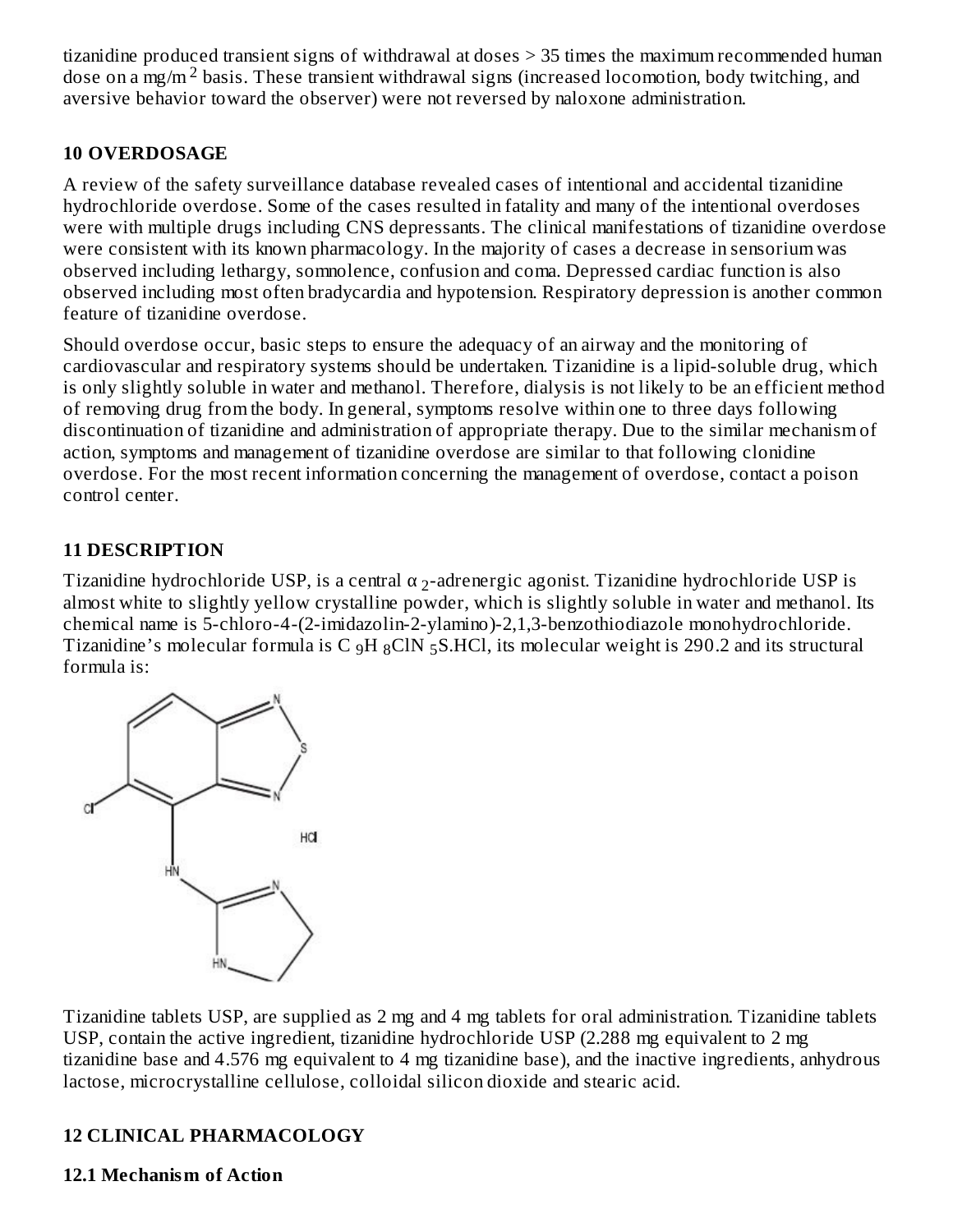Tizanidine is a central alpha-2-adrenergic receptor agonist and presumably reduces spasticity by increasing presynaptic inhibition of motor neurons. The effects of tizanidine are greatest on polysynaptic pathways. The overall effect of these actions is thought to reduce facilitation of spinal motor neurons.

### **12.3 Pharmacokinetics**

## Absorption and Distribution

Following oral administration, tizanidine is essentially completely absorbed. The absolute oral bioavailability of tizanidine is approximately  $40\%$  (CV = 24%), due to extensive first-pass hepatic metabolism. Tizanidine is extensively distributed throughout the body with a mean steady state volume of distribution of 2.4 L/kg  $(CV = 21%)$  following intravenous administration in healthy adult volunteers. Tizanidine is approximately 30% bound to plasma proteins.

Differences between Tizanidine Capsules and Tizanidine Tablets

Tizanidine capsules and tizanidine tablets are bioequivalent to each other under fasting conditions, but not under fed conditions. A single dose of either two 4 mg tablets or two 4 mg capsules was administered under fed and fasting conditions in an open label, four period, randomized crossover study in 96 human volunteers, of whom 81 were eligible for the statistical analysis. Following oral administration of either the tablet or capsule (in the fasted state), peak plasma concentrations of tizanidine occurred 1 hours after dosing with a half-life of approximately 2 hours. When two 4 mg tablets were administered with food, the mean maximal plasma concentration was increased by approximately 30%, and the median time to peak plasma concentration was increased by 25 minutes, to 1 hour and 25 minutes. In contrast, when two 4 mg capsules were administered with food, the mean maximal plasma concentration was decreased by 20%, the median time to peak plasma concentration was increased 2 to 3 hours. Consequently, the mean C  $_{\rm max}$  for the capsule when administered with food is approximately 66% the C  $_{\rm max}$  for the tablet when administered with food.

Food also increased the extent of absorption for both the tablets and capsules. The increase with the tablet ( $\sim$ 30%) was significantly greater than with the capsule ( $\sim$ 10%). Consequently when each was administered with food, the amount absorbed from the capsule was about 80% of the amount absorbed from the tablet. Administration of the capsule contents sprinkled on applesauce was not bioequivalent to administration of an intact capsule under fasting conditions. Administration of the capsule contents on applesauce resulted in a 15% to 20% increase in C  $_{\rm max}$  and AUC of tizanidine and a 15 minute decrease in the median lag time and time to peak concentration compared to administration of an intact capsule while fasting.

### **Figure 1: Mean Tizanidine Concentration vs. Time Profiles For Tizanidine Tablets and Capsules (2 × 4 mg) Under Fasted and Fed Conditions**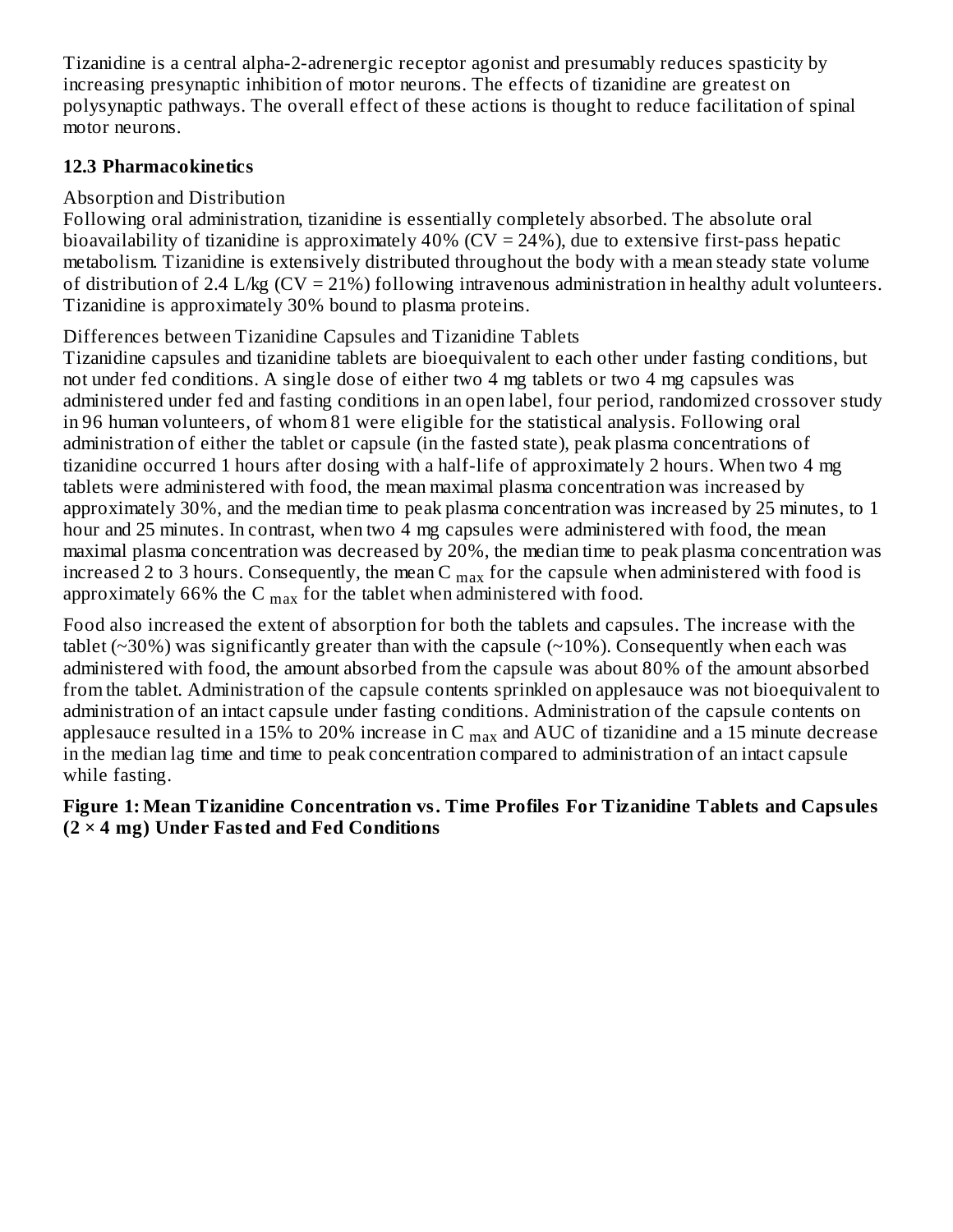

### Metabolism and Excretion

Tizanidine has linear pharmacokinetics over the doses studied in clinical development (1 to 20 mg). Tizanidine has a half-life of approximately 2.5 hours (CV=33%). Approximately 95% of an administered dose is metabolized. The primary cytochrome P450 isoenzyme involved in tizanidine metabolism is CYP1A2. Tizanidine metabolites are not known to be active; their half-lives range from 20 to 40 hours.

Following single and multiple oral dosing of  $^{14}$ C-tizanidine, an average of 60% and 20% of total radioactivity was recovered in the urine and feces, respectively.

#### Special Populations

#### Age Effects

No specific pharmacokinetic study was conducted to investigate age effects. Cross study comparison of pharmacokinetic data following single dose administration of 6 mg tizanidine hydrochloride showed that younger subjects cleared the drug four times faster than the elderly subjects. Tizanidine hydrochloride has not been evaluated in children. [see **Us e in Specific Populations ( 8.4, 8.5)** ]

#### Hepatic Impairment

The influence of hepatic impairment on the pharmacokinetics of tizanidine has not been evaluated. Because tizanidine is extensively metabolized in the liver, hepatic impairment would be expected to have significant effects on pharmacokinetics of tizanidine. Tizanidine hydrochloride is not recommended in this patient population [see **Us e in Specific Populations ( 8.7)]**

#### Renal Impairment

Tizanidine clearance is reduced by more than 50% in elderly patients with renal insufficiency (creatinine clearance < 25 mL/min) compared to healthy elderly subjects; this would be expected to lead to a longer duration of clinical effect. Tizanidine hydrochloride should be used with caution in renally impaired patients [see **Warnings and Precautions ( 5.7) and Us e in Specific Populations ( 8.6)** ].

Gender Effects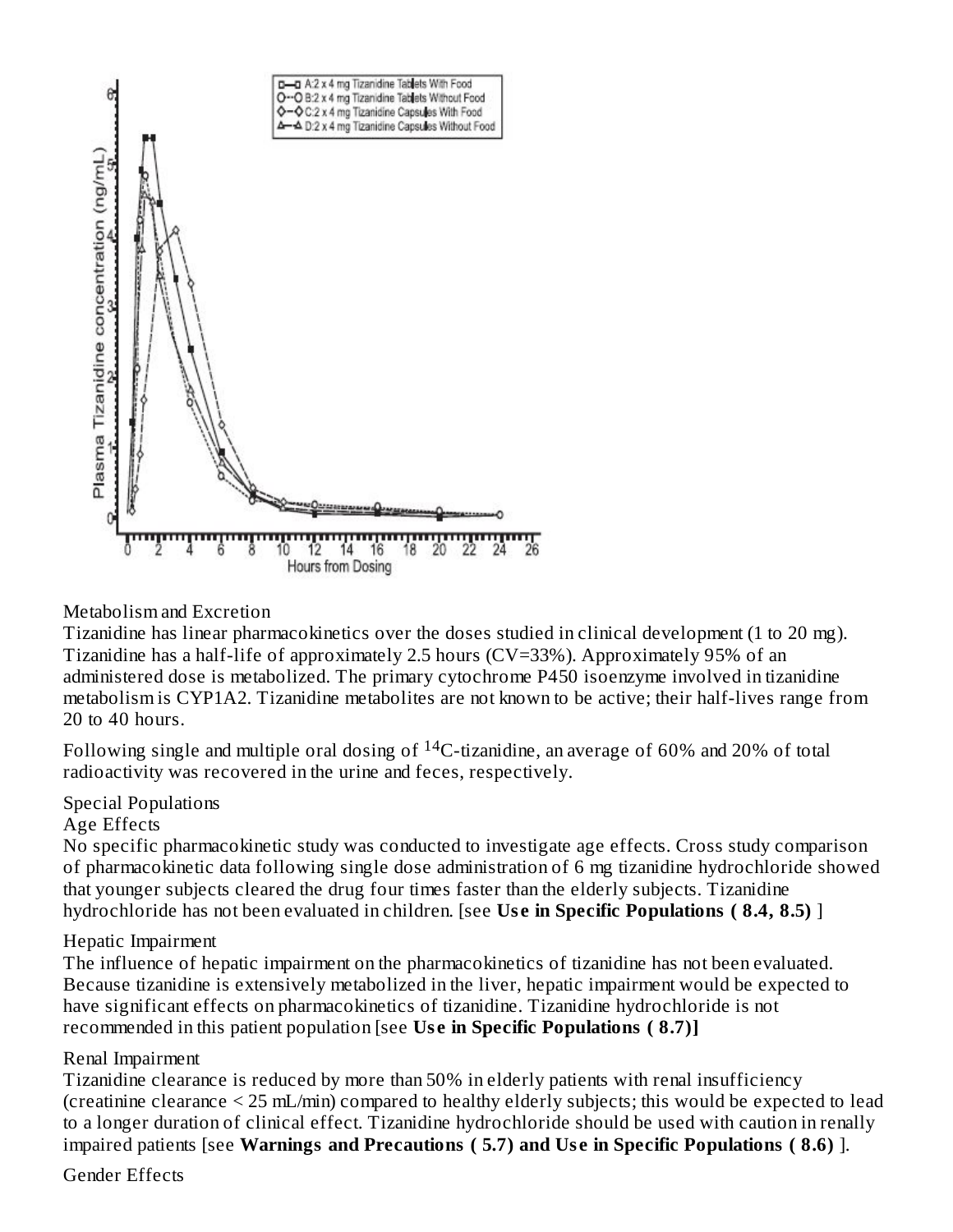No specific pharmacokinetic study was conducted to investigate gender effects. Retrospective analysis of pharmacokinetic data, however, following single and multiple dose administration of 4 mg tizanidine hydrochloride showed that gender had no effect on the pharmacokinetics of tizanidine.

### Race Effects

Pharmacokinetic differences due to race have not been studied.

## **Drug Interactions**

### CYP1A2 Inhibitors

The interaction between tizanidine hydrochloride and either fluvoxamine or ciprofloxacin is most likely due to inhibition of CYP1A2 by fluvoxamine or ciprofloxacin. The effect of fluvoxamine on the pharmacokinetics of a single 4 mg dose of tizanidine hydrochloride was studied in 10 healthy subjects. The C  $_{\rm max}$ , AUC, and half-life of tizanidine increased by 12- fold, 33-fold, and 3-fold, respectively. The effect of ciprofloxacin on the pharmacokinetics of a single 4 mg dose of tizanidine hydrochloride was studied in 10 healthy subjects. The C  $_{\rm max}$  and AUC of tizanidine increased by 7-fold and 10-fold, respectively. [see **Contraindications ( 4)** ]

Although there have been no clinical studies evaluating the effects of other CYP1A2 inhibitors on tizanidine, other CYP1A2 inhibitors, such as zileuton, other fluoroquinolones, antiarrythmics (amiodarone, mexiletine, propafenone and verapamil), cimetidine, famotidine oral contraceptives, acyclovir and ticlopidine, may also lead to substantial increases in tizanidine blood concentrations [see **Warnings and Precautions ( 5.5)** ].

*In vitro* studies of cytochrome P450 isoenzymes using human liver microsomes indicate that neither tizanidine nor the major metabolites are likely to affect the metabolism of other drugs metabolized by cytochrome P450 isoenzymes.

### Oral Contraceptives

No specific pharmacokinetic study was conducted to investigate interaction between oral contraceptives and tizanidine hydrochloride. Retrospective analysis of population pharmacokinetic data following single and multiple dose administration of 4 mg tizanidine hydrochloride, however, showed that women concurrently taking oral contraceptives had 50% lower clearance of tizanidine compared to women not on oral contraceptives [see **Warnings and Precautions ( 5.5)** ].

## Acetaminophen

Tizanidine delayed the T  $_{\rm max}$  of acetaminophen by 16 minutes. Acetaminophen did not affect the pharmacokinetics of tizanidine.

### Alcohol

Alcohol increased the AUC of tizanidine by approximately 20%, while also increasing its C  $_{\rm max}$  by approximately 15%. This was associated with an increase in side effects of tizanidine. The CNS depressant effects of tizanidine and alcohol are additive.

## **13 NONCLINICAL TOXICOLOGY**

## **13.1 Carcinogenesis, Mutagenesis, Impairment of Fertility**

## **Carcinogenesis**

Tizanidine was administered to mice for 78 weeks at oral doses up to 16 mg/kg/day, which is 2 times the maximum recommended human dose (MRHD) on a mg/m  $^2$  basis. Tizanidine was administered to rats for 104 weeks at oral doses up to 9 mg/kg/day, which is 2.5 times the MRHD on a mg/m<sup>2</sup> basis. There was no increase in tumors in either species.

### Mutagenesis

Tizanidine was negative in *in vitro* (bacterial reverse mutation [Ames], mammalian gene mutation, and chromosomal aberration test in mammalian cells) and *in vivo* (bone marrow micronucleus, and cytogenetics) assay.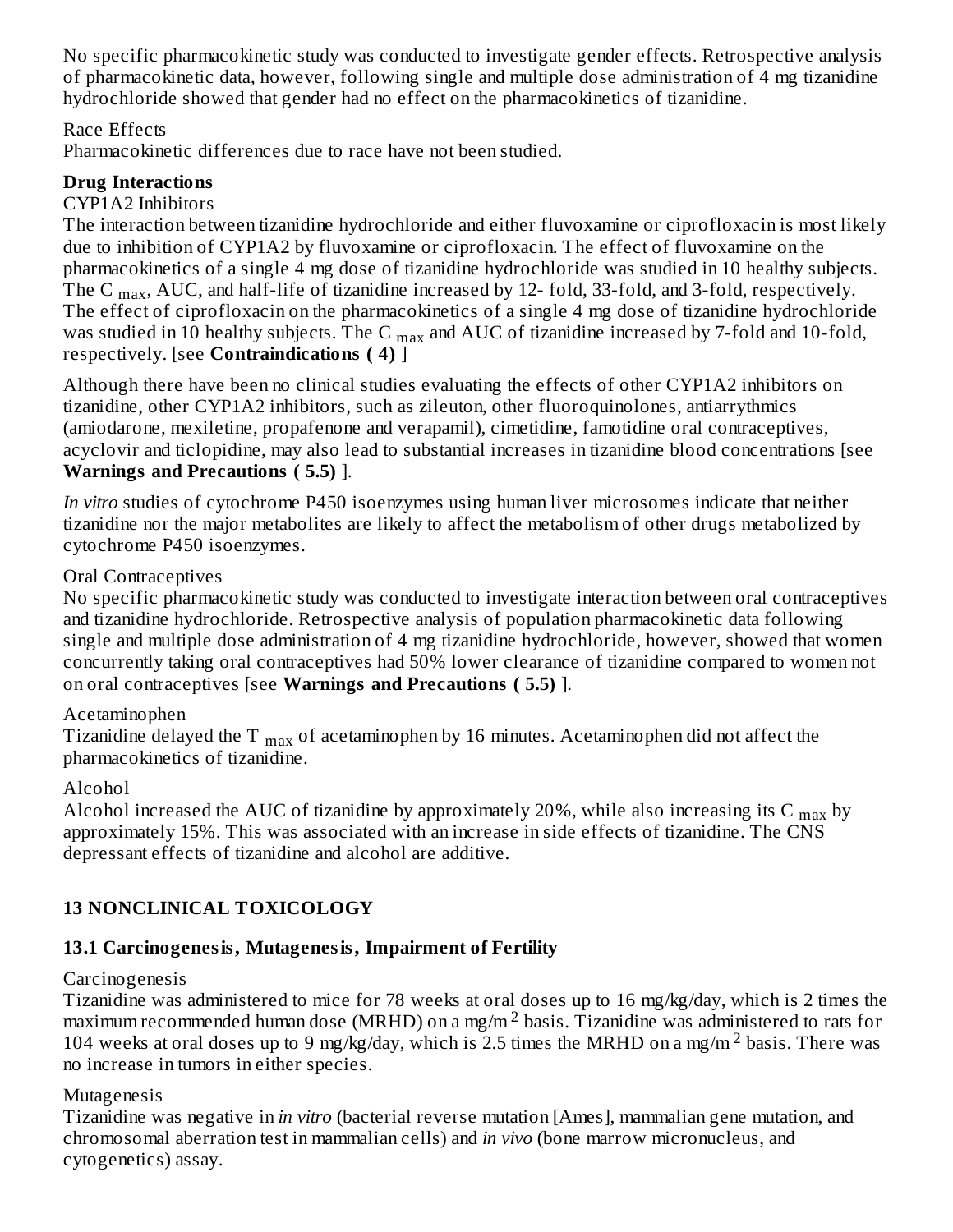Impairment of fertility

Oral administration of tizanidine resulted in reduced fertility in male and female rats following doses of 30 and 10 mg/kg/day, respectively. No effect on fertility was observed at doses of 10 (male) and 3 (female) mg/kg/day, which are approximately 8 and 3 times, respectively, the MRHD on a mg/m<sup>2</sup> basis.

### **14 CLINICAL STUDIES**

Tizanidine's capacity to reduce increased muscle tone associated with spasticity was demonstrated in two adequate and well controlled studies in patients with multiple sclerosis or spinal cord injury (Studies 1 and 2).

Single-Dose Study in Patients with Multiple Sclerosis with Spasticity

In Study 1, patients with multiple sclerosis were randomized to receive single oral doses of drug or placebo. Patients and assessors were blind to treatment assignment and efforts were made to reduce the likelihood that assessors would become aware indirectly of treatment assignment (e.g., they did not provide direct care to patients and were prohibited from asking questions about side effects). In all, 140 patients received placebo, 8 mg or 16 mg of tizanidine hydrochloride.

Response was assessed by physical examination; muscle tone was rated on a 5 point scale (Ashworth score), with a score of 0 used to describe normal muscle tone. A score of 1 indicated a slight spastic catch while a score of 2 indicated more marked muscle resistance. A score of 3 was used to describe considerable increase in tone, making passive movement difficult. A muscle immobilized by spasticity was given a score of 4. Spasm counts were also collected.

Assessments were made at 1, 2, 3 and 6 hours after treatment. A statistically significant reduction of the Ashworth score for tizanidine hydrochloride compared to placebo was detected at 1, 2 and 3 hours after treatment. Figure 2 below shows a comparison of the mean change in muscle tone from baseline as measured by the Ashworth scale. The greatest reduction in muscle tone was 1 to 2 hours after treatment. By 6 hours after treatment, muscle tone in the 8 and 16 mg tizanidine hydrochloride groups was indistinguishable from muscle tone in placebo treated patients. Within a given patient, improvement in muscle tone was correlated with plasma concentration. Plasma concentrations were variable from patient to patient at a given dose. Although 16 mg produced a larger effect, adverse events including hypotension were more common and more severe than in the 8 mg group. There were no differences in the number of spasms occurring in each group.

### **Figure 2: Single Dos e Study—Mean Change in Mus cle Tone from Bas eline as Measured by the Ashworth Scale ± 95% Confidence Interval (A Negative Ashworth Score Signifies an Improvement in Mus cle Tone from Bas eline)**

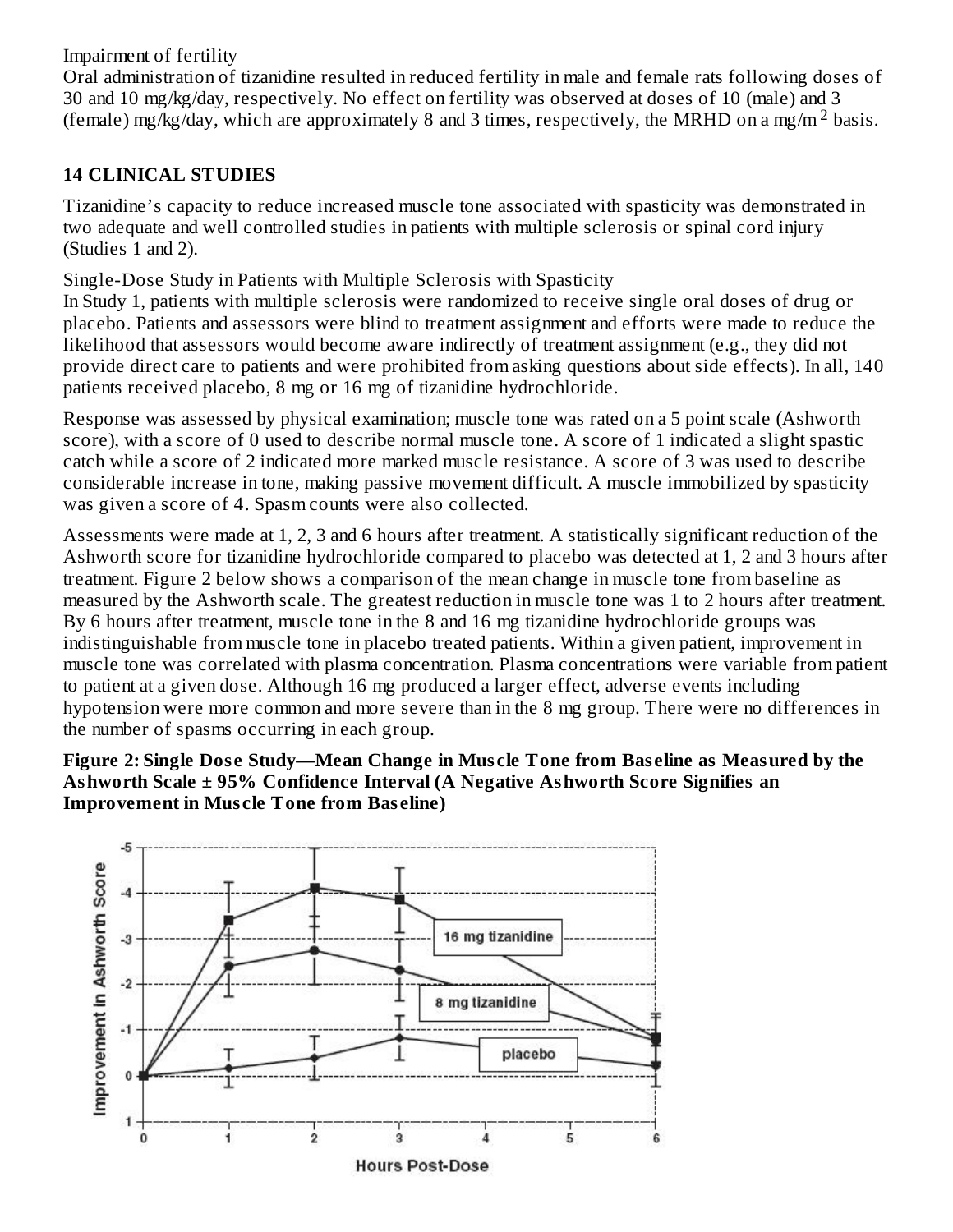Seven-Week Study in Patients with Spinal Cord Injury with Spasticity In a 7-week study (Study 2), 118 patients with spasticity secondary to spinal cord injury were randomized to either placebo or tizanidine hydrochloride. Steps similar to those taken in the first study were employed to ensure the integrity of blinding.

Patients were titrated over 3 weeks up to a maximum tolerated dose or 36 mg daily given in three unequal doses (e.g., 10 mg given in the morning and afternoon and 16 mg given at night). Patients were then maintained on their maximally tolerated dose for 4 additional weeks (i.e., maintenance phase). Throughout the maintenance phase, muscle tone was assessed on the Ashworth scale within a period of 2.5 hours following either the morning or afternoon dose. The number of daytime spasms was recorded daily by patients.

At endpoint (the protocol-specified time of outcome assessment), there was a statistically significant reduction in muscle tone and frequency of spasms in the tizanidine hydrochloride treated group compared to placebo. The reduction in muscle tone was not associated with a reduction in muscle strength (a desirable outcome) but also did not lead to any consistent advantage of tizanidine hydrochloride treated patients on measures of activities of daily living. Figure 3 below shows a comparison of the mean change in muscle tone from baseline as measured by the Ashworth scale.

### **Figure 3: Seven Week Study—Mean Change in Mus cle Tone 0.5 to 2.5 Hours After Dosing as Measured by the Ashworth Scale ± 95% Confidence Interval (A Negative Ashworth Score Signifies an Improvement in Mus cle Tone from Bas eline)**



## **16 HOW SUPPLIED/STORAGE AND HANDLING**

### **16.2 Tizanidine Tablets**

Tizanidine Tablets USP, 2 mg are white to off white, oval, flat, beveled edged tablets debossed with "R179" on one side and "bisecting score" on other side. The tablets are available in unit dose packages of 30 (5 x 6) NDC 68084-775-25.

Tizanidine Tablets USP, 4 mg are white to off white, oval, flat, beveled edged tablets debossed with "R180" on one side and "quadrisecting score" on other side. The tablets are available in unit dose packages of 100 (10 x 10) NDC 68084-645-01.

Store at 25°C (77°F); excursions permitted to 15-30°C (59-86°F) [see USP Controlled Room Temperature].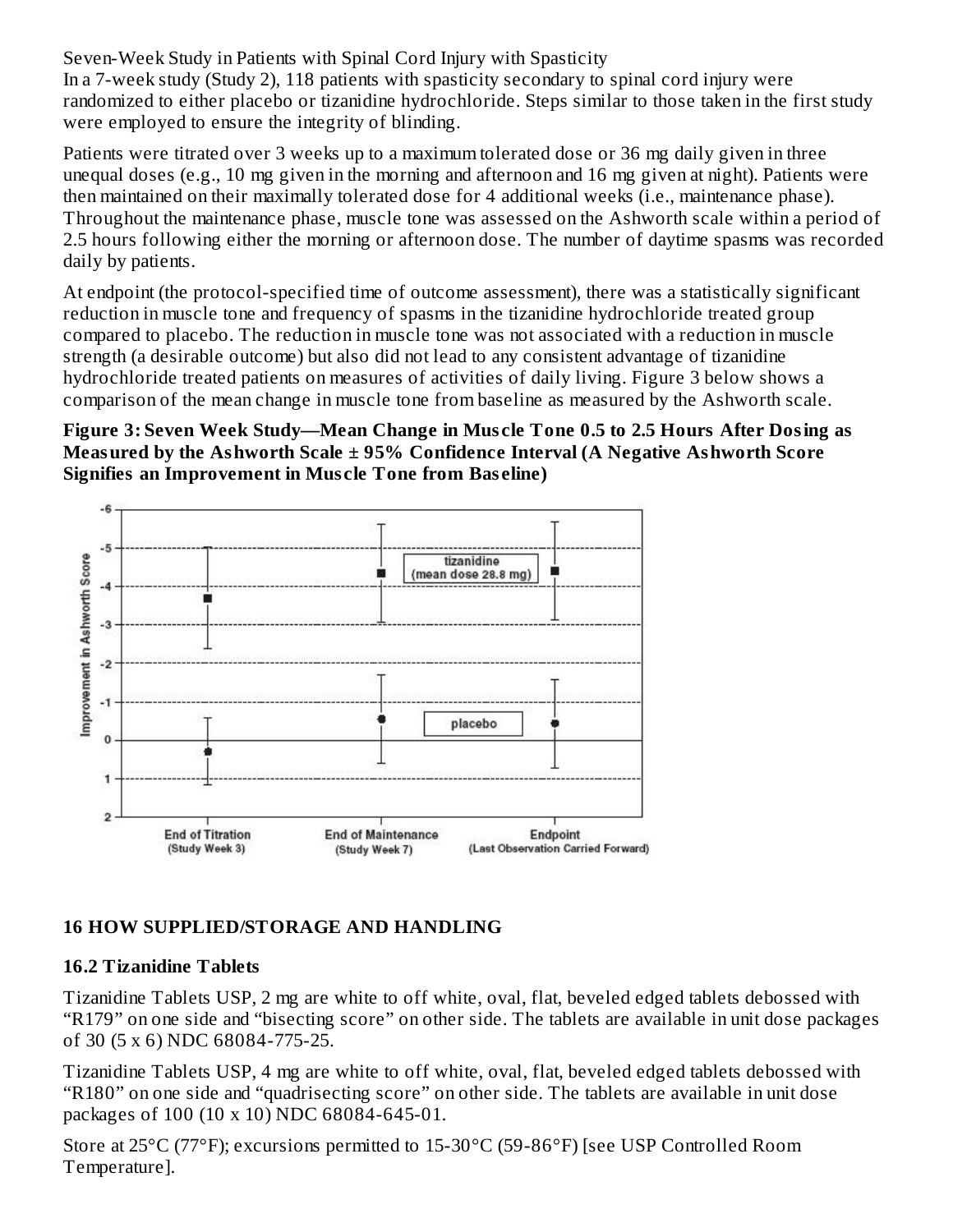### **17 PATIENT COUNSELING INFORMATION**

#### **Serious Drug Interactions**

Advise patients they should not take tizanidine hydrochloride if they are taking fluvoxamine or ciprofloxacin because of the increased risk of serious adverse reactions including severe lowering of blood pressure and sedation. Instruct patients to inform their physicians or pharmacists when they start or stop taking any medication because of the risks associated with interaction between tizanidine hydrochloride and other medicines.

### **Tizanidine hydrochloride Dosing**

Tell patients to take tizanidine hydrochloride exactly as prescribed (consistently either with or without food) and not to switch between tablets and capsules. Inform patients that they should not take more tizanidine hydrochloride than prescribed because of the risk of adverse events at single doses greater than 8 mg or total daily doses greater than 36 mg. Tell patients that they should not suddenly discontinue tizanidine hydrochloride, because rebound hypertension and tachycardia may occur.

### **Effects of Tizanidine Hydrochloride**

Warn patients that they may experience hypotension and to be careful when changing from a lying or sitting to a standing position. Tell patients that tizanidine hydrochloride may cause them to become sedated or somnolent and they should be careful when performing activities that require alertness, such as driving a vehicle or operating machinery. Tell patients that the sedation may be additive when tizanidine hydrochloride is taken in conjunction with drugs (baclofen, benzodiazepines) or substances (e.g., alcohol) that act as CNS depressants. Remind patients that if they depend on their spasticity to sustain posture and balance in locomotion, or whenever spasticity is utilized to obtain increased function, that Tizanidine hydrochloride decreases spasticity and caution should be used.

Rx Only

## **PACKAGING INFORMATION**

American Health Packaging unit dose blisters (see How Supplied section) contain drug product from Dr. Reddy's Laboratories Limited as follows: (2 mg / 30 UD) NDC 68084-775-25 packaged from NDC 55111-179 (4 mg / 100 UD) NDC 68084-645-01 packaged from NDC 55111-180

Distributed by: **American Health Packaging** Columbus, OH 43217

**8277521/0119F**

**Package/Label Display Panel – Carton – 2 mg**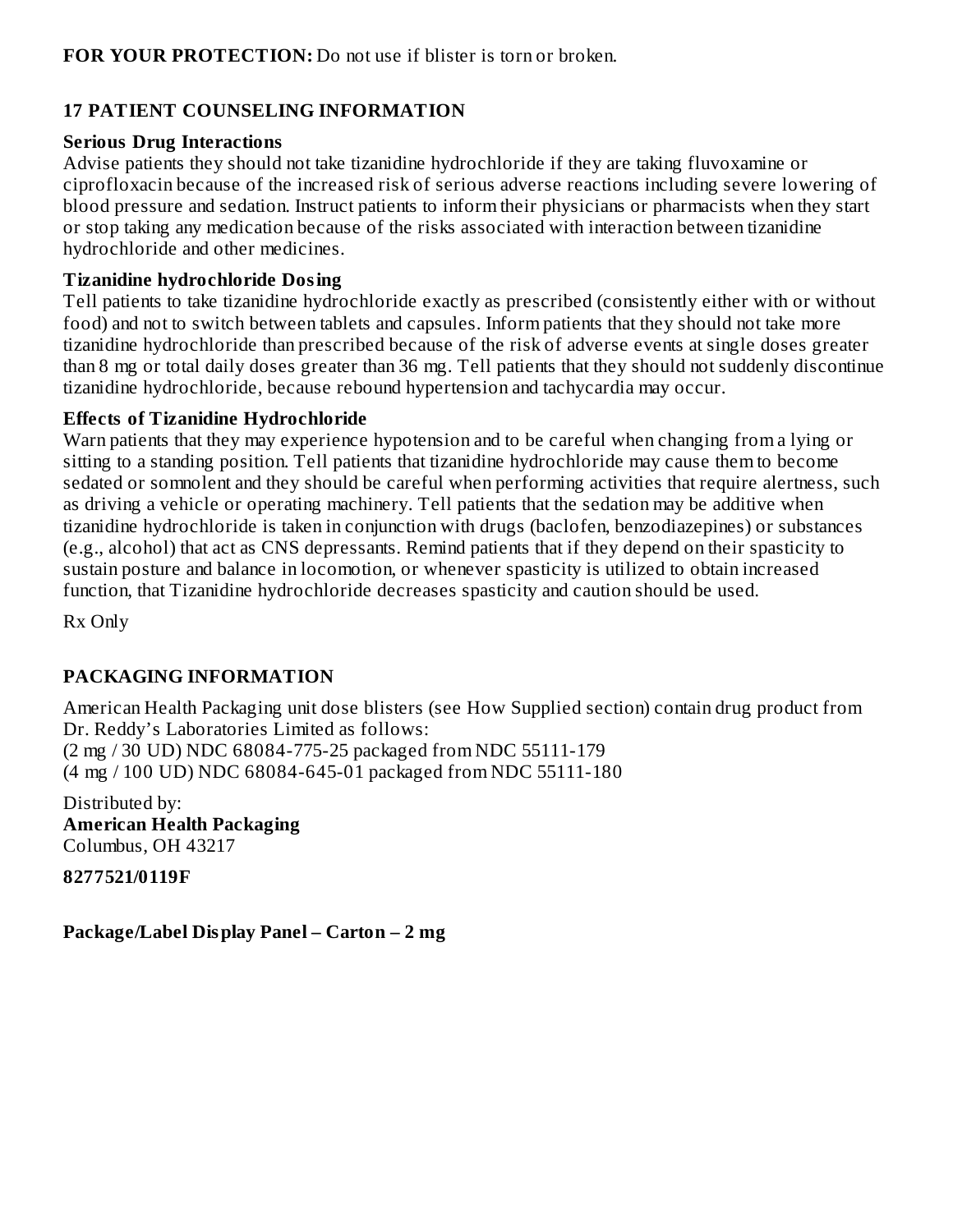

**Tizanidine**

Tablets, USP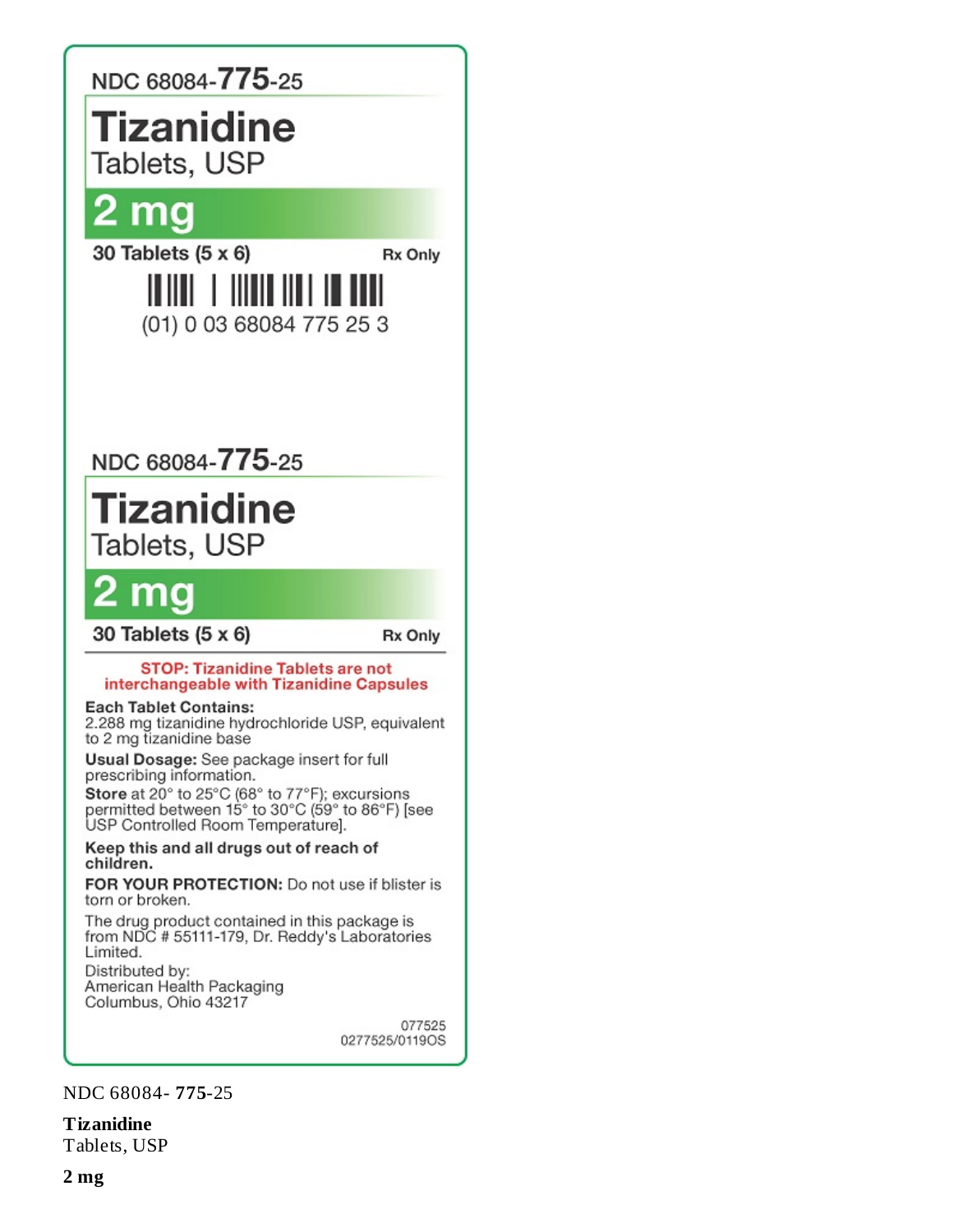#### **30 Tablets (5 x 6) Rx Only**

### **STOP: Tizanidine Tablets are not interchangeable with Tizanidine Capsules**

## **Each Tablet Contains:**

2.288 mg tizanidine hydrochloride USP, equivalent to 2 mg tizanidine base

**Usual Dosage:** See package insert for full prescribing information.

**Store** at 20° to 25°C (68° to 77°F); excursions permitted between  $15^{\circ}$  to  $30^{\circ}$ C ( $59^{\circ}$  to  $86^{\circ}$ F) [see USP Controlled Room Temperature].

### **Keep this and all drugs out of reach of children.**

**FOR YOUR PROTECTION:** Do not use if blister is torn or broken.

The drug product contained in this package is from NDC # 55111-179, Dr. Reddy's Laboratories Limited.

Distributed by: American Health Packaging Columbus, Ohio 43217

077525 0277525/0119OS

### **Package/Label Display Panel – Blister - 2 mg**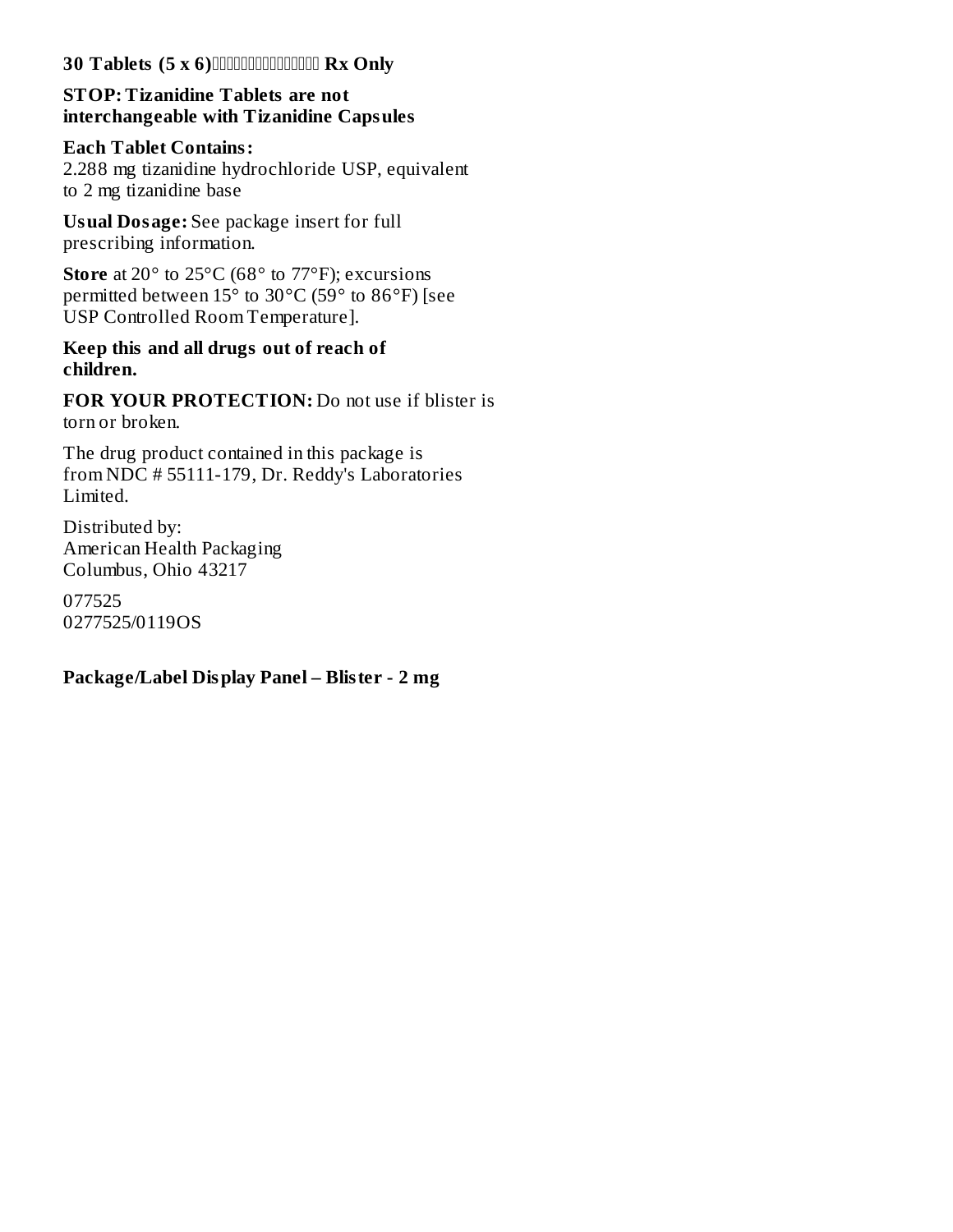| 0110036004775956        | EXPIRY: 02/19<br><b>FOL: 153428</b><br>ßω z<br>Tablet, USP<br><b>Jizanidine</b> | American Health Packaging<br>Columbus, OH 43217 | American Health Packaging<br>Columbus, OH 4321<br>Ï                                | Tizanidine<br>Tablet, USP<br>2 mg<br>LOT: 123456<br>EXPIRY: 02/19 | (D1) 008 68034 775 95 6                |
|-------------------------|---------------------------------------------------------------------------------|-------------------------------------------------|------------------------------------------------------------------------------------|-------------------------------------------------------------------|----------------------------------------|
| 021) 003 66004 775 95 6 | EXPIRY: 02/19<br><b>FOJ: 153498</b><br>ճա շ<br>Tablet, USP<br><b>Jizanidine</b> | American Health Packaging<br>Columbus, OH 43217 | American Health Packaging<br>Columbus OH 43217<br>Columbus, OH 4321<br>I<br>I<br>I | Tizanidine<br>Tablet, USP<br>2 mg<br>LOT: 123456<br>EXPIRY: 02/19 | 0 11 0 0 3 6 8 9 3 6 4 7 7 5 9 5 9 5 8 |
| 0.01 003 09/04 275 05:0 | EXPIRY: 02/19<br><b>FOL: 153498</b><br>ɓω ჳ<br>Tablet, USP<br><b>Jizanidine</b> | American Health Packaging<br>Columbus, OH 43217 | American Health Packaging<br>Columbus, OH 43217<br>Ī<br>Ī                          | Tizanidine<br>Tablet, USP<br>2 mg<br>LOT: 123456<br>EXPIRY: 02/19 | (01) 003 68034 775 95 6                |

Tizanidine Tablet, USP

## **2 mg**

## **Package/Label Display Panel – Carton – 4 mg**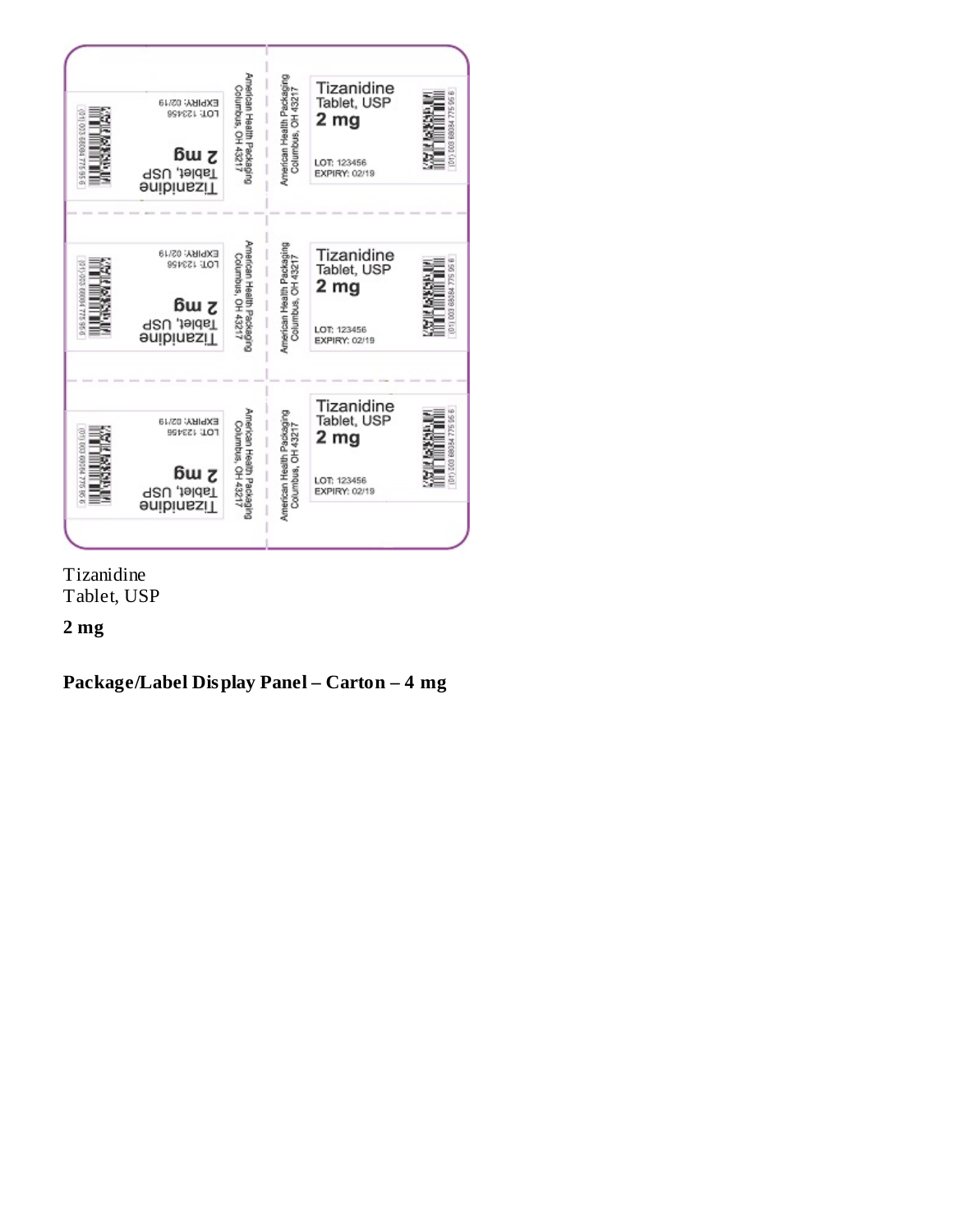

NDC 68084- **645**-01

**Tizanidine** Tablets USP

**4 mg**

**100 Tablets (10 x 10) Rx Only**

#### **STOP: Tizanidine Tablets are not interchangeable with Tizanidine Capsules**

#### **Each Tablet Contains:**

4.576 mg tizanidine hydrochloride USP, equivalent to 4 mg tizanidine base.

**Usual Dosage:** See package insert for full prescribing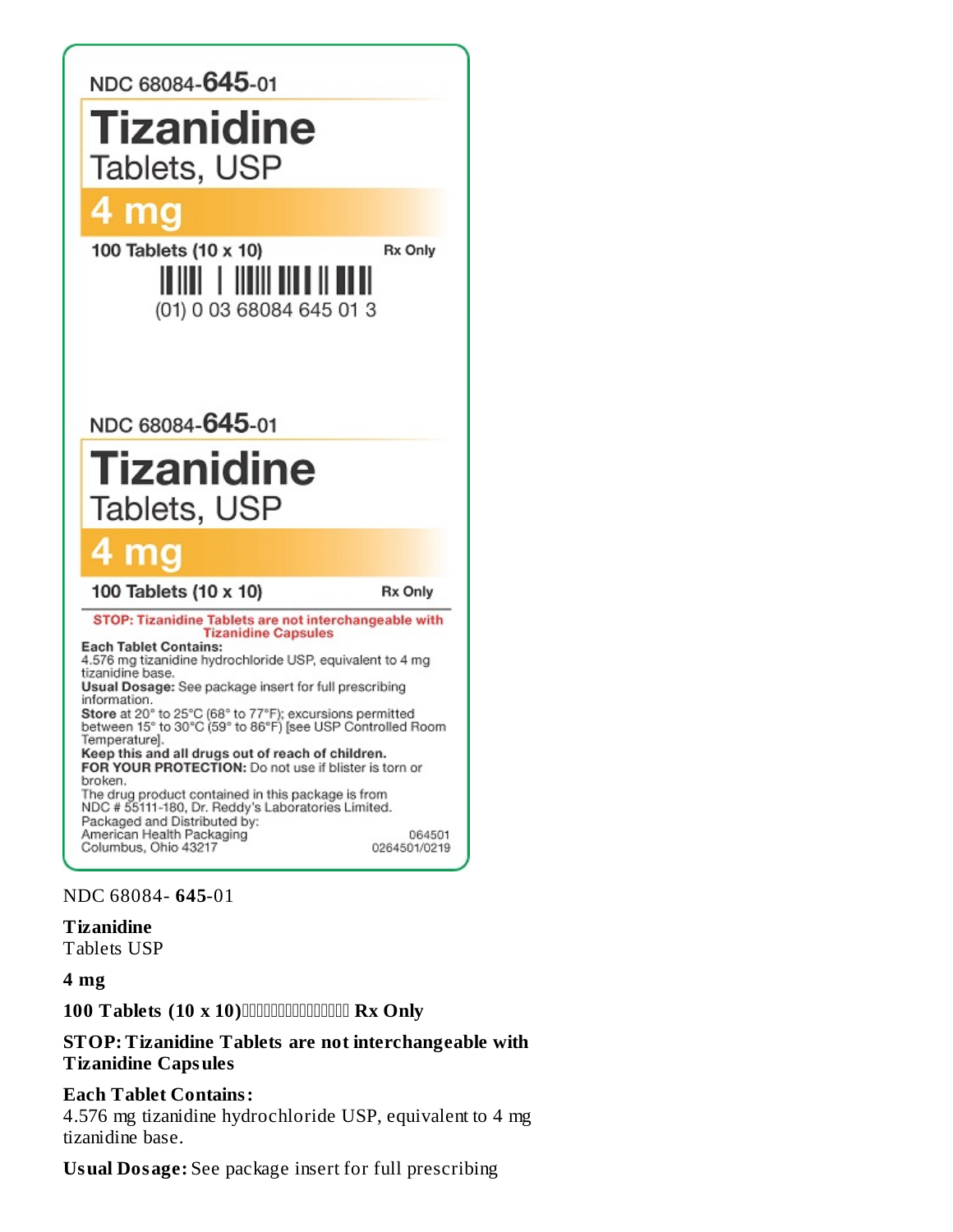information.

**Store** at 20° to 25°C (68° to 77°F); excursions permitted between 15° to 30°C (59° to 86°F) [see USP Controlled Room Temperature].

### **Keep this and all drugs out of reach of children.**

**FOR YOUR PROTECTION:** Do not use if blister is torn or broken.

The drug product contained in this package is from NDC # 55111-180, Dr. Reddy's Laboratories Limited.

Packaged and Distributed by: American Health Packaging Columbus, Ohio 43217

064501 0264501/0219

### **Package/Label Display Panel – Blister – 4 mg**



Tizanidine Tablet USP

**4 mg**

**TIZANIDINE**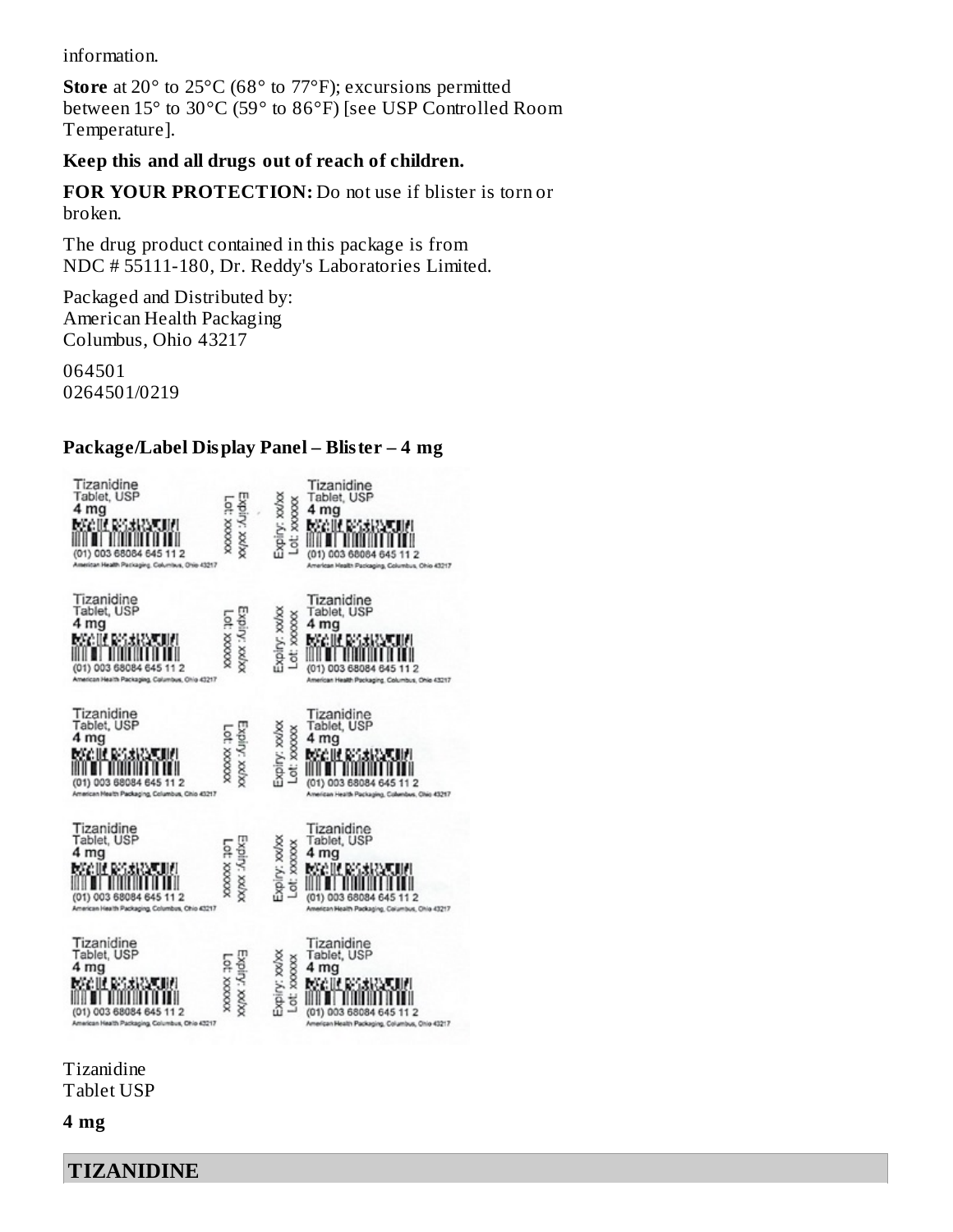| tizanidine tablet                               |                                    |                                                                             |  |                                         |                   |                                   |                 |
|-------------------------------------------------|------------------------------------|-----------------------------------------------------------------------------|--|-----------------------------------------|-------------------|-----------------------------------|-----------------|
|                                                 |                                    |                                                                             |  |                                         |                   |                                   |                 |
| <b>Product Information</b>                      |                                    |                                                                             |  |                                         |                   |                                   |                 |
| Product Type                                    |                                    | HUMAN PRESCRIPTION DRUG                                                     |  | Item Code (Source)                      |                   | NDC:68084-775(NDC:55111-179)      |                 |
| <b>Route of Administration</b>                  |                                    | ORAL                                                                        |  |                                         |                   |                                   |                 |
|                                                 |                                    |                                                                             |  |                                         |                   |                                   |                 |
|                                                 |                                    |                                                                             |  |                                         |                   |                                   |                 |
| <b>Active Ingredient/Active Moiety</b>          |                                    |                                                                             |  |                                         |                   |                                   |                 |
|                                                 |                                    | <b>Ingredient Name</b>                                                      |  |                                         |                   | <b>Basis of Strength Strength</b> |                 |
|                                                 |                                    | TIZANIDINE HYDRO CHLORIDE (UNII: B53E3NMY5C) (TIZANIDINE - UNII:6A106C00GW) |  |                                         | <b>TIZANIDINE</b> |                                   | 2 <sub>mg</sub> |
|                                                 |                                    |                                                                             |  |                                         |                   |                                   |                 |
|                                                 |                                    |                                                                             |  |                                         |                   |                                   |                 |
| <b>Inactive Ingredients</b>                     |                                    |                                                                             |  |                                         |                   |                                   |                 |
| <b>Ingredient Name</b><br>Strength              |                                    |                                                                             |  |                                         |                   |                                   |                 |
| ANHYDROUS LACTOSE (UNII: 3SY5LH9PMK)            |                                    |                                                                             |  |                                         |                   |                                   |                 |
| MICRO CRYSTALLINE CELLULO SE (UNII: OP1R32D61U) |                                    |                                                                             |  |                                         |                   |                                   |                 |
| <b>SILICON DIO XIDE (UNII: ETJ7Z6 XBU4)</b>     |                                    |                                                                             |  |                                         |                   |                                   |                 |
| <b>STEARIC ACID (UNII: 4ELV7Z65AP)</b>          |                                    |                                                                             |  |                                         |                   |                                   |                 |
|                                                 |                                    |                                                                             |  |                                         |                   |                                   |                 |
|                                                 |                                    |                                                                             |  |                                         |                   |                                   |                 |
| <b>Product Characteristics</b>                  |                                    |                                                                             |  |                                         |                   |                                   |                 |
| Color                                           | white (white to off-white)<br>OVAL |                                                                             |  | <b>Score</b><br><b>Size</b>             |                   | 2 pieces<br>8 <sub>mm</sub>       |                 |
| <b>Shape</b><br><b>Flavor</b>                   |                                    |                                                                             |  | <b>Imprint Code</b>                     |                   | R <sub>179</sub>                  |                 |
| <b>Contains</b>                                 |                                    |                                                                             |  |                                         |                   |                                   |                 |
|                                                 |                                    |                                                                             |  |                                         |                   |                                   |                 |
|                                                 |                                    |                                                                             |  |                                         |                   |                                   |                 |
| Packaging                                       |                                    |                                                                             |  |                                         |                   |                                   |                 |
| <b>Item Code</b><br>#                           |                                    | <b>Package Description</b>                                                  |  | Marketing Start Date Marketing End Date |                   |                                   |                 |
| 1 NDC:68084-775-25 30 in 1 BOX, UNIT-DOSE       |                                    |                                                                             |  | 12/22/2015                              |                   |                                   |                 |
|                                                 |                                    | 1 NDC:68084-775-95 1 in 1 BLISTER PACK; Type 0: Not a Combination Product   |  |                                         |                   |                                   |                 |
|                                                 |                                    |                                                                             |  |                                         |                   |                                   |                 |
|                                                 |                                    |                                                                             |  |                                         |                   |                                   |                 |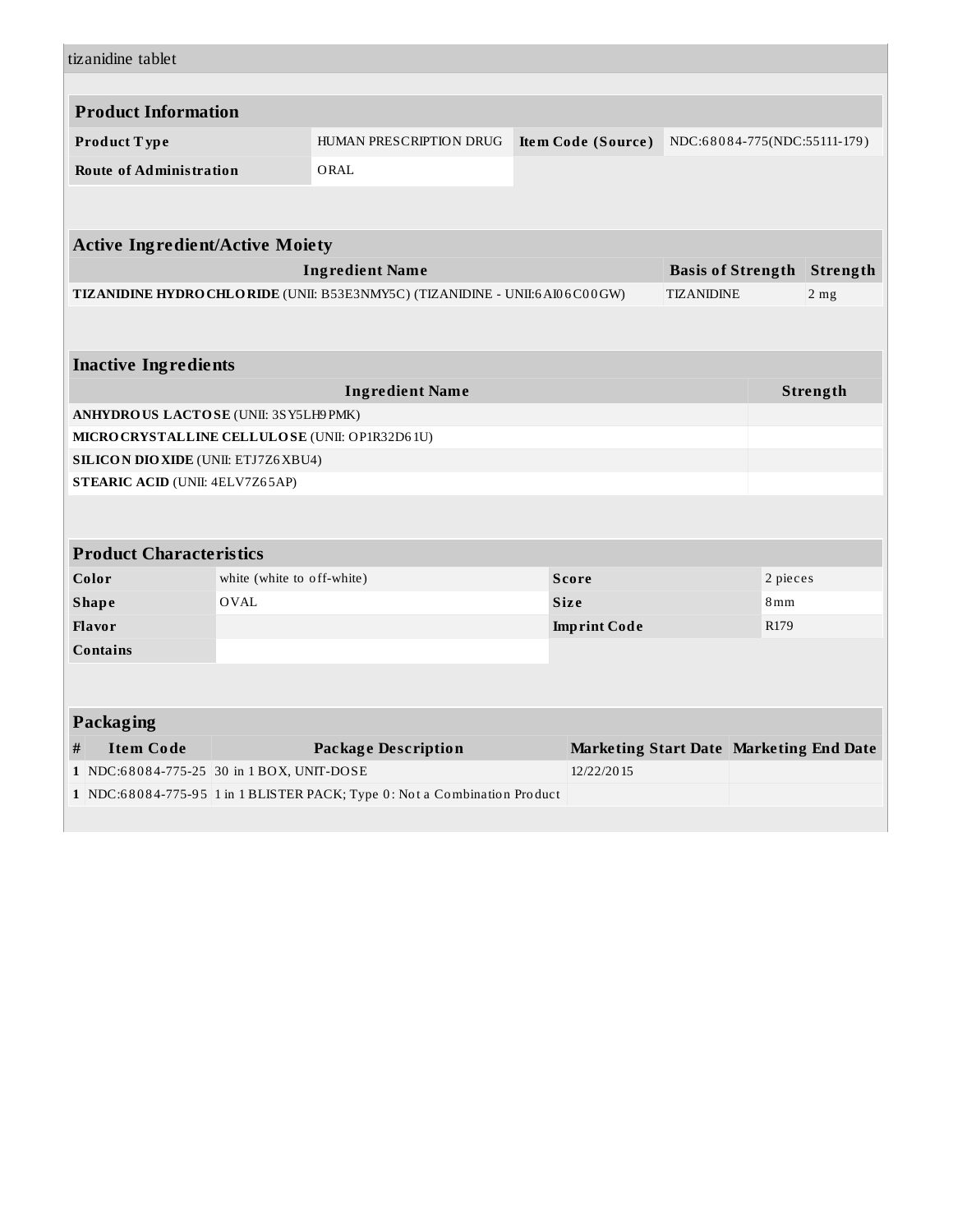|                              | $10 -$<br>$9 -$<br>$B -$<br>$7 -$<br>$6 -$                                       |                             |                           |
|------------------------------|----------------------------------------------------------------------------------|-----------------------------|---------------------------|
|                              | $5 -$<br>$4 -$<br>$3 -$<br>$2 -$<br>$1 -$<br>$0 -$<br>$\mathop{\rm mm}\nolimits$ |                             |                           |
|                              | $\Omega$                                                                         |                             |                           |
| <b>Marketing Information</b> |                                                                                  |                             |                           |
| <b>Marketing Category</b>    | <b>Application Number or Monograph Citation</b>                                  | <b>Marketing Start Date</b> | <b>Marketing End Date</b> |
| $\operatorname{ANDA}$        | ANDA076286                                                                       | 05/21/2014                  |                           |

| <b>TIZANIDINE</b><br>tizanidine tablet                                        |                         |                    |                              |                 |
|-------------------------------------------------------------------------------|-------------------------|--------------------|------------------------------|-----------------|
|                                                                               |                         |                    |                              |                 |
| <b>Product Information</b>                                                    |                         |                    |                              |                 |
| Product Type                                                                  | HUMAN PRESCRIPTION DRUG | Item Code (Source) | NDC:68084-645(NDC:55111-180) |                 |
| <b>Route of Administration</b>                                                | ORAL                    |                    |                              |                 |
|                                                                               |                         |                    |                              |                 |
| <b>Active Ingredient/Active Moiety</b>                                        |                         |                    |                              |                 |
|                                                                               | <b>Ingredient Name</b>  |                    | <b>Basis of Strength</b>     | Strength        |
| TIZANIDINE HYDRO CHLO RIDE (UNII: B53E3NMY5C) (TIZANIDINE - UNII:6 AI06C00GW) |                         |                    | <b>TIZANIDINE</b>            | 4 <sub>mg</sub> |
|                                                                               |                         |                    |                              |                 |
| <b>Inactive Ingredients</b>                                                   |                         |                    |                              |                 |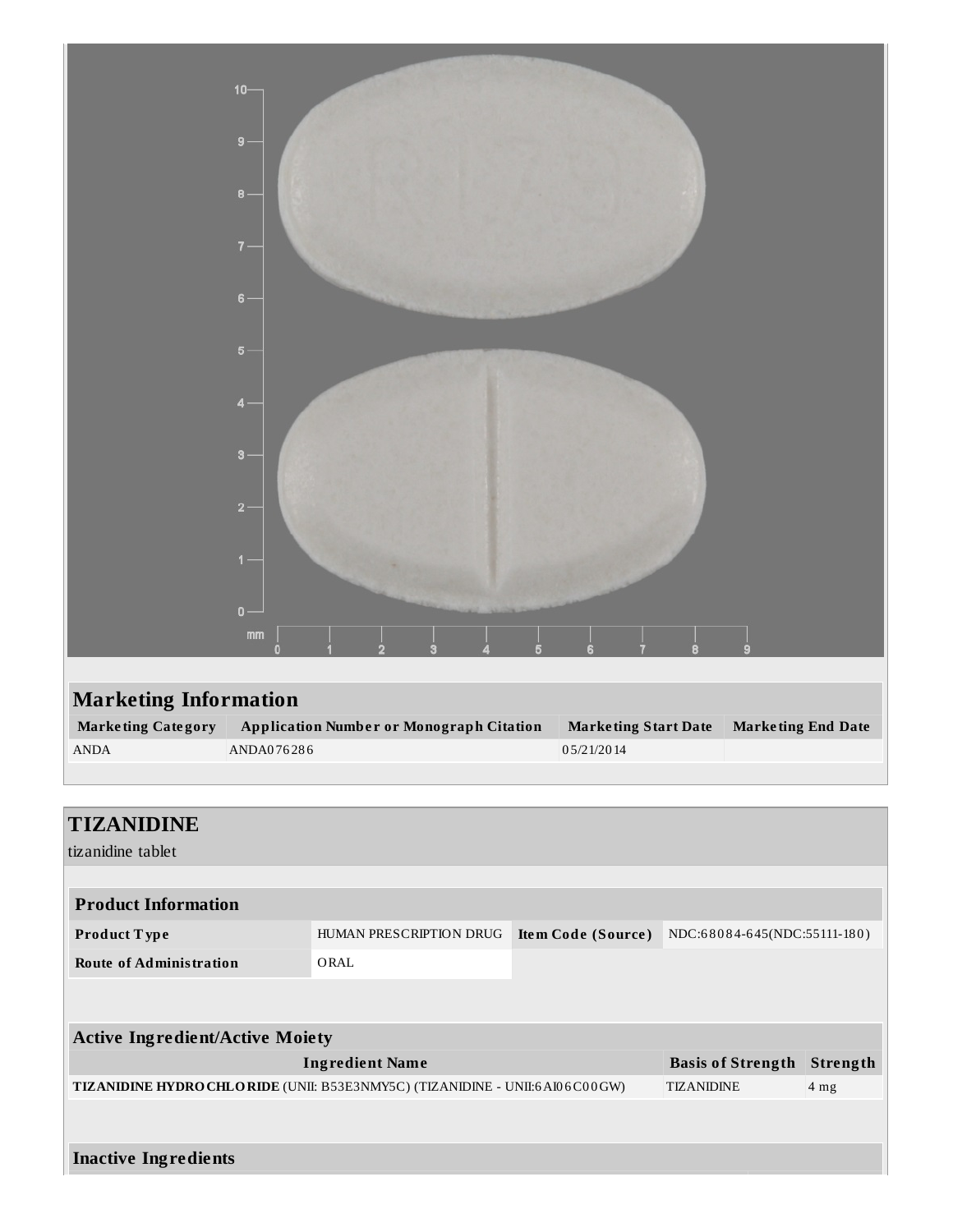|                                             | <b>Ingredient Name</b>                                                    |                                         | Strength                  |  |
|---------------------------------------------|---------------------------------------------------------------------------|-----------------------------------------|---------------------------|--|
|                                             | ANHYDROUS LACTOSE (UNII: 3SY5LH9PMK)                                      |                                         |                           |  |
|                                             | MICRO CRYSTALLINE CELLULO SE (UNII: OP1R32D61U)                           |                                         |                           |  |
| <b>SILICON DIO XIDE (UNII: ETJ7Z6 XBU4)</b> |                                                                           |                                         |                           |  |
| STEARIC ACID (UNII: 4ELV7Z65AP)             |                                                                           |                                         |                           |  |
|                                             |                                                                           |                                         |                           |  |
| <b>Product Characteristics</b>              |                                                                           |                                         |                           |  |
| Color                                       | white (white to off-white)                                                | <b>Score</b>                            | 4 pieces                  |  |
| <b>Shape</b>                                | OVAL                                                                      | <b>Size</b>                             | 11mm                      |  |
| Flavor                                      |                                                                           | <b>Imprint Code</b>                     | R <sub>180</sub>          |  |
| <b>Contains</b>                             |                                                                           |                                         |                           |  |
|                                             |                                                                           |                                         |                           |  |
| Packaging                                   |                                                                           |                                         |                           |  |
| <b>Item Code</b><br>$\#$                    |                                                                           | Marketing Start Date Marketing End Date |                           |  |
|                                             | <b>Package Description</b><br>1 NDC:68084-645-01 100 in 1 BOX, UNIT-DOSE  | 09/11/2013                              |                           |  |
|                                             | 1 NDC:68084-645-11 1 in 1 BLISTER PACK; Type 0: Not a Combination Product |                                         |                           |  |
|                                             |                                                                           |                                         |                           |  |
|                                             | $14 -$                                                                    |                                         |                           |  |
|                                             |                                                                           |                                         |                           |  |
|                                             | $13 -$                                                                    |                                         |                           |  |
|                                             |                                                                           |                                         |                           |  |
|                                             | $12 -$                                                                    |                                         |                           |  |
|                                             | $11 -$                                                                    |                                         |                           |  |
|                                             |                                                                           |                                         |                           |  |
|                                             | $10 -$                                                                    |                                         |                           |  |
|                                             | $9 -$                                                                     |                                         |                           |  |
|                                             |                                                                           |                                         |                           |  |
|                                             | $\bf{8}$                                                                  |                                         |                           |  |
|                                             |                                                                           |                                         |                           |  |
|                                             | $7 -$                                                                     |                                         |                           |  |
|                                             | $6 -$                                                                     |                                         |                           |  |
|                                             | $5 -$                                                                     |                                         |                           |  |
|                                             |                                                                           |                                         |                           |  |
|                                             | $4 -$                                                                     |                                         |                           |  |
|                                             |                                                                           |                                         |                           |  |
|                                             | $3 -$                                                                     |                                         |                           |  |
|                                             | $2 -$                                                                     |                                         |                           |  |
|                                             |                                                                           |                                         |                           |  |
|                                             | $1 -$                                                                     |                                         |                           |  |
|                                             | $0 -$                                                                     |                                         |                           |  |
|                                             | mm                                                                        |                                         |                           |  |
|                                             | o                                                                         | 10                                      |                           |  |
|                                             |                                                                           |                                         |                           |  |
| <b>Marketing Information</b>                |                                                                           |                                         |                           |  |
| <b>Marketing Category</b>                   | <b>Application Number or Monograph Citation</b>                           | <b>Marketing Start Date</b>             | <b>Marketing End Date</b> |  |